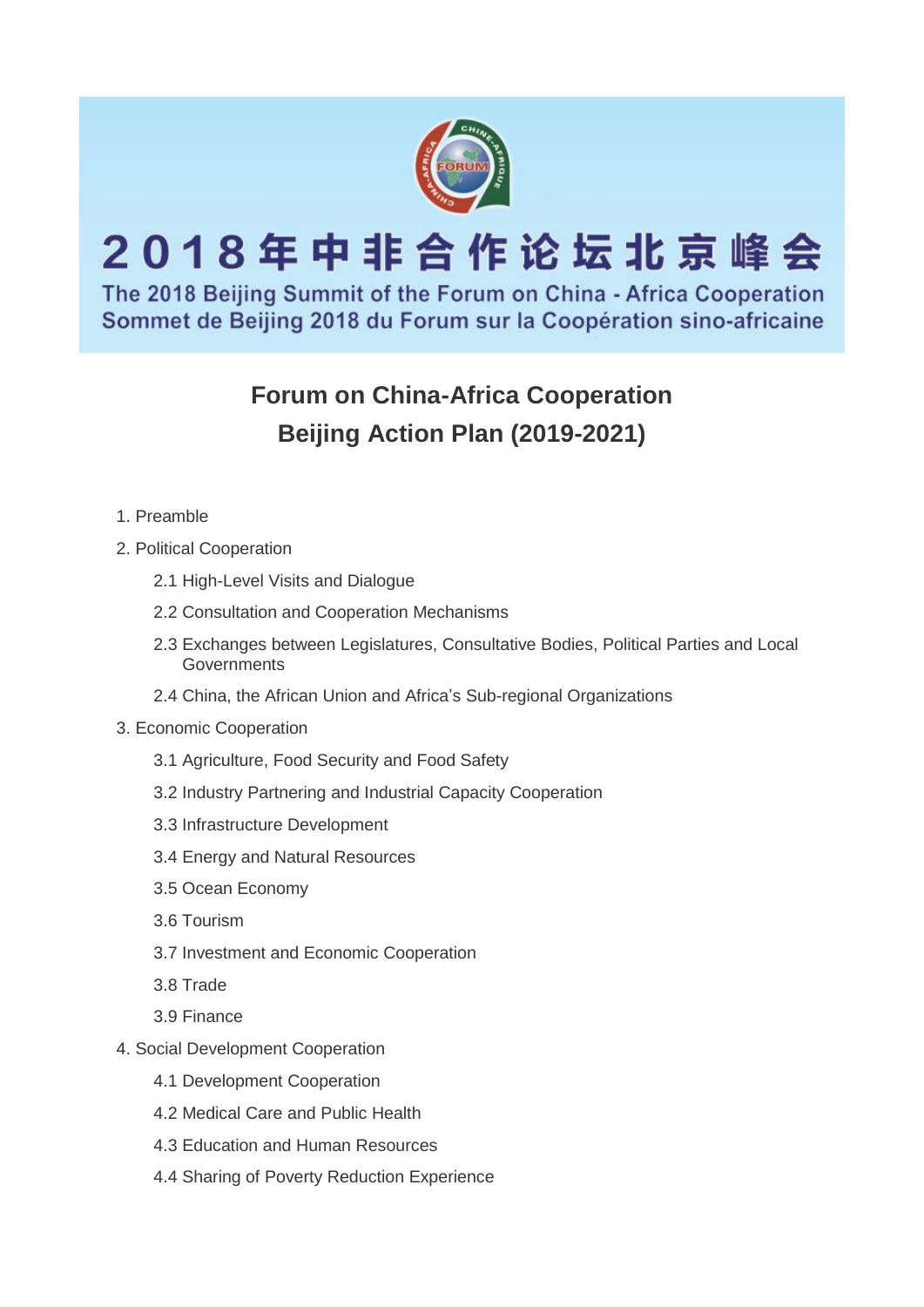- 4.5 Science and Technology Cooperation and Knowledge Sharing
- 4.6 Environmental Protection and Tackling Climate Change
- 5. Cultural and People-to-People Exchanges
	- 5.1 Culture
	- 5.2 Press and Media
	- 5.3 Academia and Think Tanks
	- 5.4 People-to-People Exchanges
	- 5.5 Youth and Women
- 6. Peace and Security Cooperation
	- 6.1 Military, Police and Anti-Terrorism
	- 6.2 Anti-corruption, Consular Affairs, Immigration, Judiciary and Law Enforcement
- 7. International Cooperation
- 8. FOCAC Institutional Development

# **1. Preamble**

1.1 The 2018 Beijing Summit and the Seventh Ministerial Conference of the Forum on China-Africa Cooperation (FOCAC) was held in Beijing from 2 to 4 September 2018. Heads of State and Government, Heads of Delegation, the Chairperson of the African Union Commission, Ministers of Foreign Affairs and Ministers in charge of economic cooperation from China and 53 African countries (hereinafter referred to as "the two sides") attended the Summit and the Ministerial Conference respectively.

1.2 The two sides reviewed with satisfaction the development of relations between China and Africa, and commended the Forum for its well-developed structure and improved efficiency over the past 18 years since its inception, and for its contribution in substantiating China-Africa relations, advancing in-depth China-Africa cooperation across the board and leading and promoting international cooperation with Africa. The two sides agreed that the existing mechanisms of the Forum should be maintained.

1.3 The two sides are encouraged by the comprehensive and effective implementation of the ten cooperation plans and the follow-up actions of the Forum on China-Africa Cooperation Johannesburg Action Plan (2016-2018), and decide to, in the spirit of the Beijing Declaration -Toward an Even Stronger China-Africa Community with a Shared Future, jointly advance Belt and Road cooperation, further strengthen the forward-looking China-Africa comprehensive strategic and cooperative partnership, and build an even stronger China-Africa community with a shared future for the benefits of both peoples.

1.4 The two sides are of the view that, as China, the largest developing country, works to realize the two centenary goals and the Chinese dream of national rejuvenation, and as Africa, the continent with the most developing countries, implements Agenda 2063 and is striving to build an integrated, prosperous and peaceful continent, the two sides share similar philosophies, compatible strategies and complementary strengths in terms of development. The two sides will take the Belt and Road Initiative as an opportunity to strengthen multi-dimensional, wide-ranging and in-depth cooperation for mutual benefits and common development.

1.5 The two sides believe that Africa is an important partner in Belt and Road cooperation, and pledge to leverage the strengths of the Forum and support China and Africa in jointly building the Belt and Road.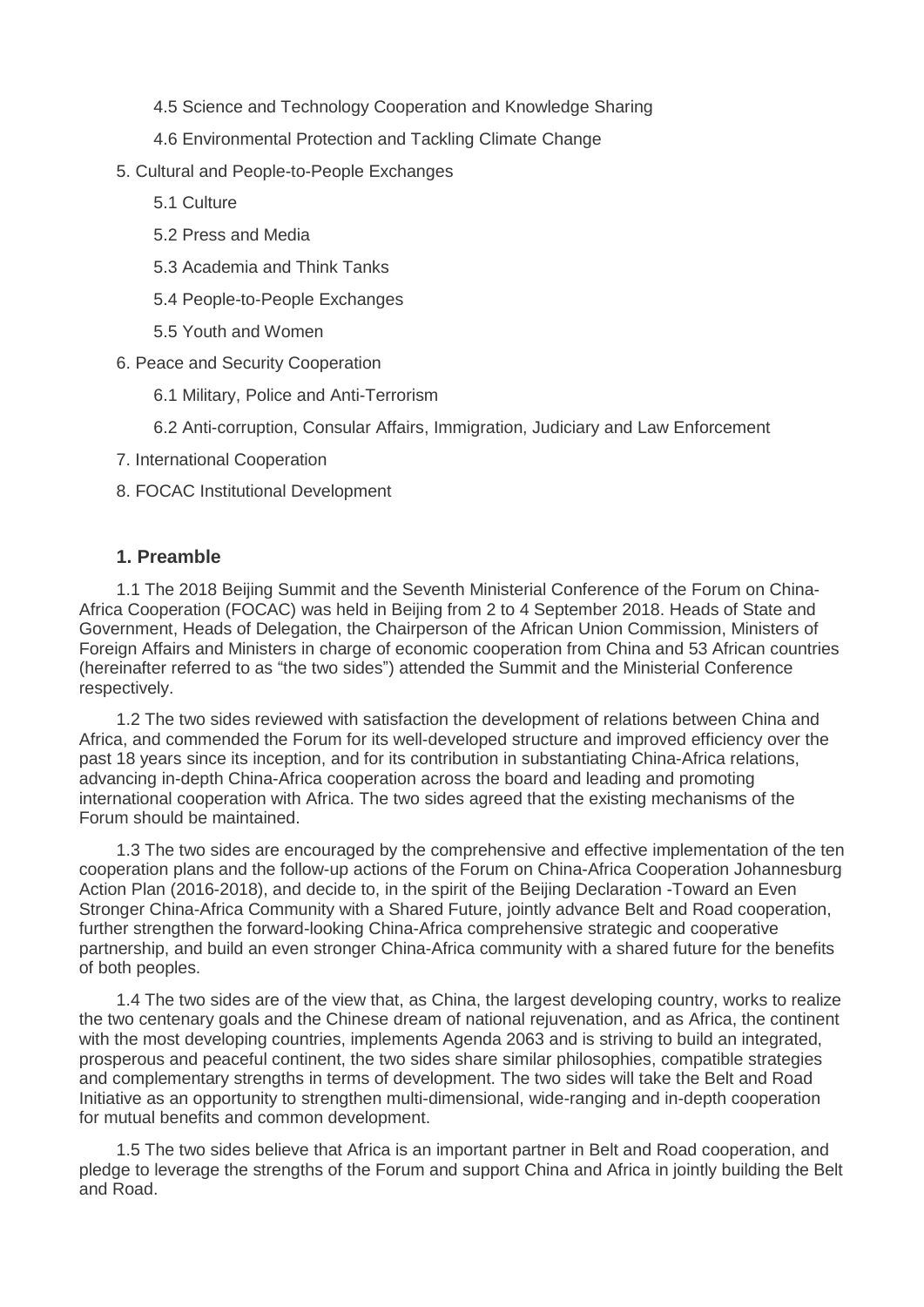1.6 China will act in the principles of sincerity, real results, affinity and good faith, uphold justice while pursuing shared interests, and focus on supporting Africa's capacity-building for internallydriven development in view of Africa's aspiration to reduce poverty, improve people's livelihood, attract more investment and boost export, and will continue to increase input and scale up cooperation with Africa.

1.7 To implement the outcomes of the Summit and the Conference, and to chart the course of China-Africa friendly and mutually beneficial cooperation across all fields in the next three and even more years under the theme of "China and Africa: Toward an Even Stronger Community with a Shared Future Through Win-Win Cooperation", the two sides jointly formulate and adopt with consensus this Action Plan.

1.8 China will, on the basis of the ten cooperation plans already adopted, launch eight major initiatives including an industrial promotion initiative, an infrastructure connectivity initiative, a trade facilitation initiative, a green development initiative, a capacity building initiative, a health care initiative, a people-to-people exchange initiative and a peace and security initiative in close collaboration with African countries in the next three years and beyond, to support African countries in achieving independent and sustainable development at a faster pace. The content of the eight major initiatives will be reflected in the following articles of this Action Plan.

# **2. Political Cooperation**

# **2.1 High-Level Visits and Dialogue**

2.1.1 The two sides will continue to promote high-level exchanges to deepen traditional friendship, enhance political mutual trust, strengthen strategic coordination and cement the political foundation of China-Africa relations.

2.1.2 The two sides will enhance experience sharing on state governance. China supports African countries in independently exploring development paths suited to their national conditions, and supports their efforts in formulating national development strategies, enhancing capacity building and improving state governance. China is ready to share with African countries the practices and experience of reform and opening-up, organize the China-Africa State Governance Forum, and enhance coordination of each other's development philosophies and ideas along the progress of China-Africa cooperation.

# **2.2 Consultation and Cooperation Mechanisms**

2.2.1 To improve the planning and implementation of strategies regarding China-Africa relations and cooperation, the two sides agree to improve mechanisms such as the Bi-National Commission (BNC), the strategic dialogue, the foreign ministries' political consultation, the joint/mixed commissions on economic and trade cooperation as well as joint working groups and the steering committees.

2.2.2 The two sides will continue to strengthen the mechanism of regular political consultations between Chinese and African Foreign Ministers.

2.3 Exchanges between Legislatures, Consultative Bodies, Political Parties and Local **Governments** 

2.3.1 The two sides will enhance exchanges between the National People's Congress of China and parliaments of African countries and such regional parliament organizations as the Pan-African Parliament and the African Parliamentary Union to enhance exchanges and mutual learning, deepen friendship and promote cooperation in the area of legislation.

2.3.2 The two sides will expand and strengthen exchanges and cooperation between the National Committee of the Chinese People's Political Consultative Conference and parliaments of African countries, regional parliaments, the Pan-African Parliament and the African Parliamentary Union.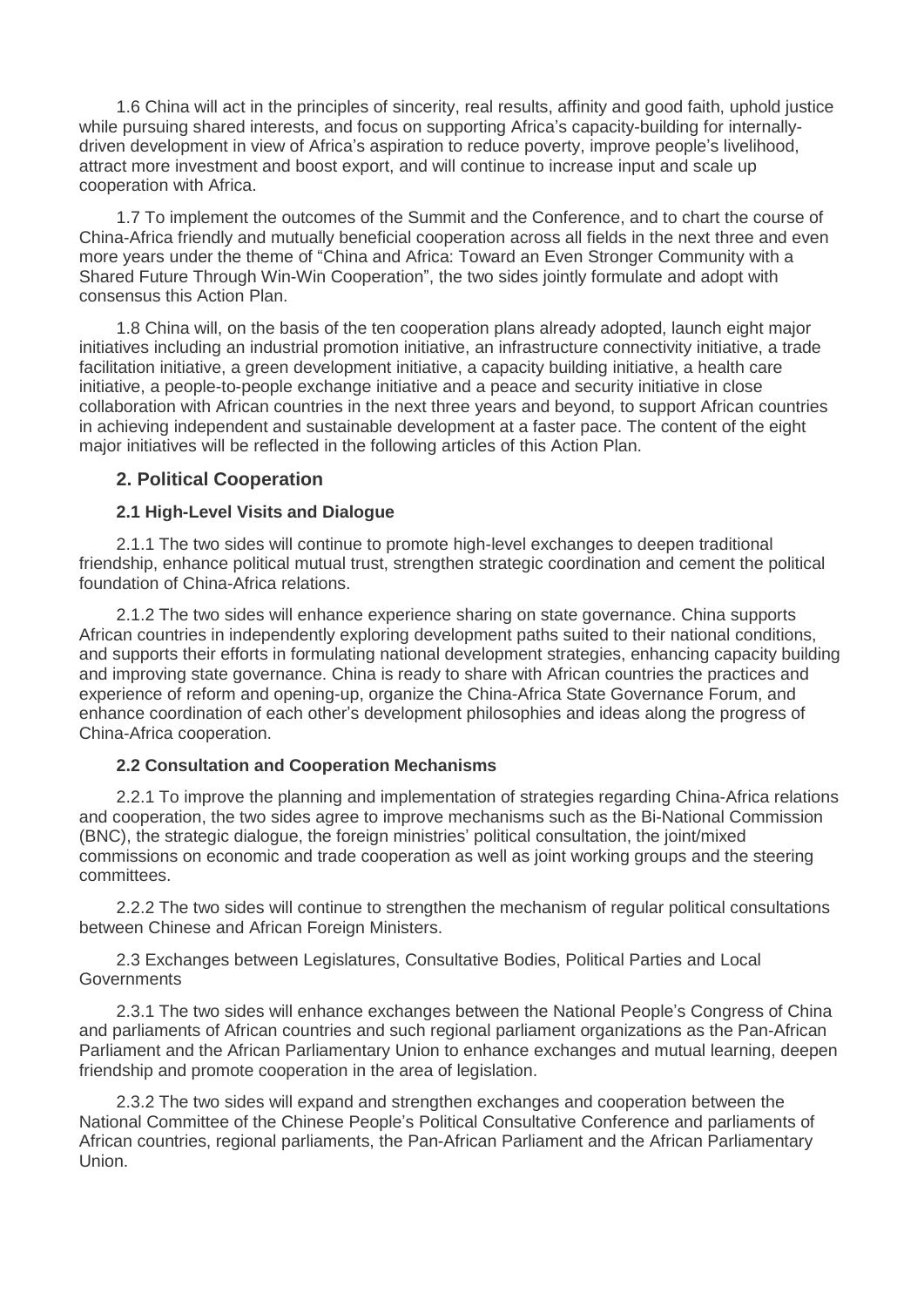2.3.3 The two sides will deepen exchanges between the China Economic and Social Council and the AU Economic, Social and Cultural Council (ECOSCOCC), economic and social councils of African countries and other related organs and institutions.

2.3.4 The two sides will promote high-level exchanges and deeper political trust among political parties, enhance cooperation on personnel training, step up political dialogue through bilateral and multilateral channels and promote greater sharing of state governance and development experience.

2.3.5 The two sides will strengthen exchanges at the sub-national level, encourage the establishment of more sister provinces and cities and further substantiate the sister provinces/cities relations, improve the mechanism of the China-Africa Forum on Cooperation between Local Governments, and promote the continued growth of China-Africa sub-national cooperation.

2.4 China, the African Union and Africa's Sub-regional Organizations

2.4.1 The two sides recognize the important role of the African Union in safeguarding peace and stability and promoting the integration of Africa. The African side appreciates China's efforts and contribution in promoting peace, stability and development in Africa.

2.4.2 The two sides agree to consolidate and strengthen the momentum of friendly exchanges between China and the African Union and Africa's sub-regional organizations to enhance strategic trust and practical cooperation.

2.4.3 China appreciates the positive role of the African Union Commission since joining the FOCAC, and welcomes the establishment of an African Union Representative Mission in Beijing.

2.4.4 China will continue to engage with the African Union and sub-regional organizations of Africa through various consultations and dialogues to strengthen communication over the economic development of Africa and its sub-regions and important regional issues. China will continue to support the capacity building of the African Union and Africa's sub-regional organizations.

2.4.5 China applauds the signing of the African Continental Free Trade Agreement. The two sides will explore ways to further cooperate in the Free Trade Area.

# **3. Economic Cooperation**

# **3.1 Agriculture, Food Security and Food Safety**

3.1.1 Africa commends China's efforts in actively implementing the China-Africa agricultural modernization plan and appreciates the emergency food aid provided by China since the previous Summit, which has helped alleviate the crises of recipient countries and improved their food security. China will, in view of the urgent needs of African countries, continue to provide food aid, and is assured of the support and cooperation from the African side in this regard.

3.1.2 China supports Africa's agricultural modernization and will help Africa upgrade the industry and agricultural infrastructure, increase agricultural productivity and the value added of agroproducts, improve Africa's ability to ensure food security, invest in testing and adaptation of machines to African conditions, establish African dealerships capable of after-sale support and service, support township and village industries' development, promote inclusive growth and shared prosperity and support Africa in achieving general food security by 2030.

3.1.3 China will work with Africa to formulate and implement a program of action to promote China-Africa cooperation on agricultural modernization, implement 50 agricultural assistance programs, provide RMB 1 billion of emergency humanitarian food assistance to African countries affected by natural disasters, send 500 senior agriculture experts to Africa, and train entrepreneurs in agri-business.

3.1.4 In view of the challenges in Africa on food security and the need for increase in food production, China supports Africa in enhancing productive capacity in agriculture which comprises promotion of high-tech food production and agro-processing. The two sides will encourage sustainable agriculture and organic farming through enhanced food safety and food security,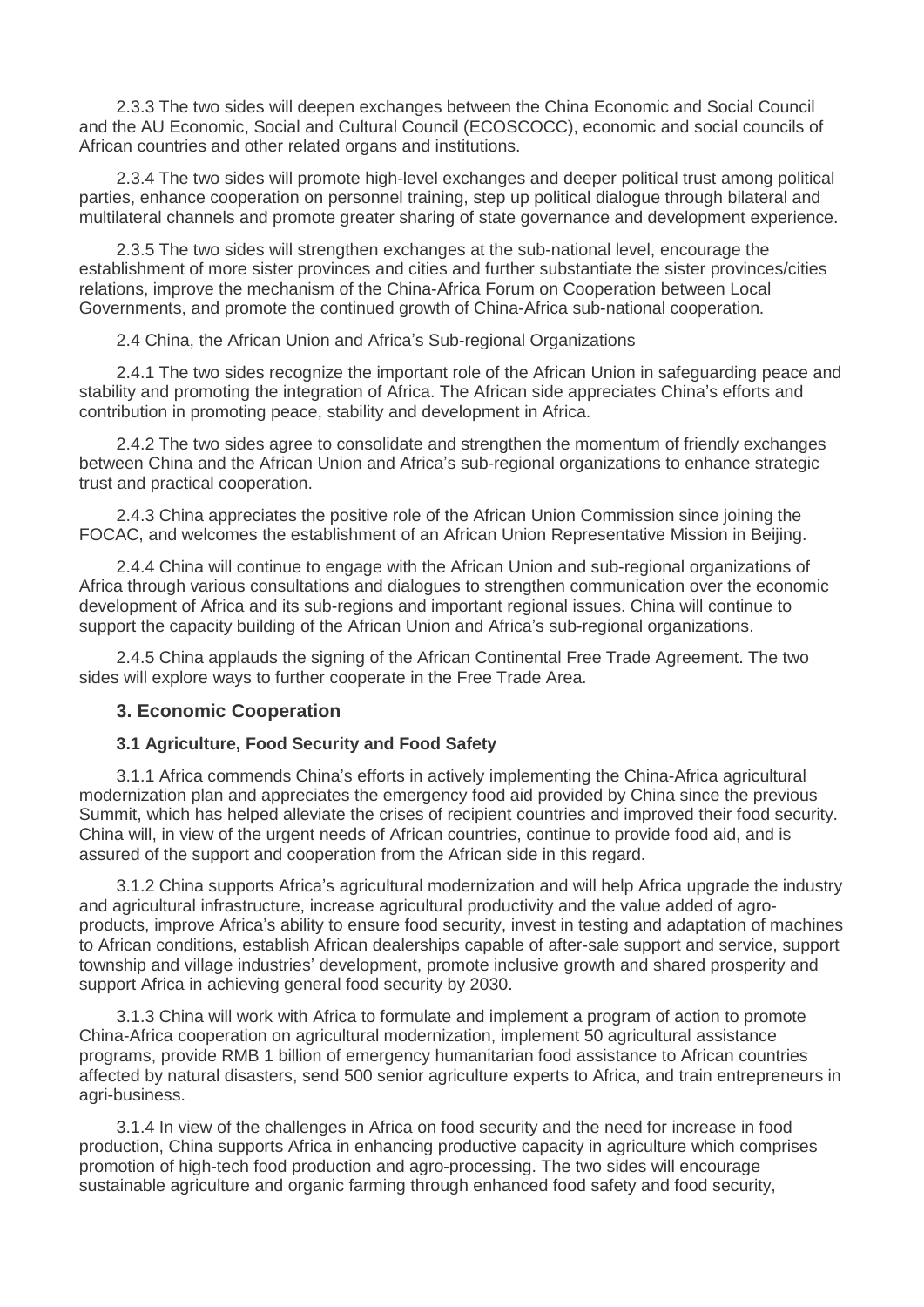environment friendly production techniques and efficient management of natural resources which include the use of renewable energy and water savings system to reduce production cost and increase resilience to climate change.

3.1.5 The two sides will work together to improve food security risk management systems and establish an emergency response mechanism and China will support its operationalization. Africa appreciates China's efforts in carrying out agricultural technology capacity services, implementing senior agriculture technician exchange programs, training young leaders in agricultural development, carrying out cooperation in such areas as scientific research, technical training, and technology transfer, and supporting Africa in building a whole agricultural value chain from production, processing to marketing. China will continue to enhance consultation and cooperation on the planning and designing of agricultural policy with Africa, and support its implementation of the Comprehensive African Agriculture Development Program (CAADP), including AU-led programmes and activities on food safety.

3.1.6 China will provide assistance in terms of capacity building, technology transfer through exchange of scientists and development of new research thrusts in the crops, including molecular detection and identification of plant diseases, pest risk analysis, seed health testing/certification, and management of quarantine containment facilities for high risk materials with biosecurity levels.

3.1.7 The two sides will work together to institutionalize China-Africa agricultural cooperation. The two sides will set up a China-AU Agriculture Cooperation Commission, hold China-Africa Agriculture Cooperation Forum regularly, enhance human resources cooperation, improve the "10+10" cooperation mechanism between Chinese and African agricultural research institutes, and train young researchers in agri-science for Africa.

3.1.8 The two sides will establish a China-Africa Research Center for the Development of Green Agriculture, and actively advance cooperation between Chinese and African agribusinesses and social organizations. The two sides will undertake wide-ranging activities such as investment promotion, technical exchanges, joint research and strengthening of extension services.

3.1.9 The Chinese side will strengthen cooperation with cotton-producing African countries to help establish high quality standards and enhance their capacity for industrial planning, production, processing, storage, transportation and trade, move them up the cotton production value chain, and expand Africa's market share in the international cotton market.

3.1.10 In addition, China will foster and further develop the China-Africa cooperation with regard to the sugar cane sector. China will explore possibilities to facilitate trade of sugar products with high potentials.

3.1.11 Both sides will work together in the agro-industrial sector to increase the capacity of agrientrepreneurs to export their products on the regional market and enhance skills of farmers at grass root level in modern farm management techniques. China and Africa will also explore avenues of collaboration with regard to livestock in terms of technical cooperation in waste treatment system.

#### **3.2 Industry Partnering and Industrial Capacity Cooperation**

3.2.1 China and Africa have mutual needs and complementary advantages in industry partnering and industrial capacity cooperation. The two sides will fully tap into China's strengths in equipment and technology, draw on the complementarity of the industrial supply and development needs of the two sides, and promote the growth of real economies.

3.2.2 China encourages policy-based financial institutions, developmental financial institutions, the China-Africa Development Fund, the China-Africa Fund for Industrial Cooperation and the Special Loan for the Development of African SMEs to scale up support for China-Africa industrial capacity cooperation to boost the industrialization of Africa.

3.2.3 The two sides will advance industrial capacity cooperation along with the implementation of the Belt and Road Initiative and in line with the Agenda 2063, make best use of industrial capacity cooperation mechanisms, work for tangible results from various projects, and leverage the exemplary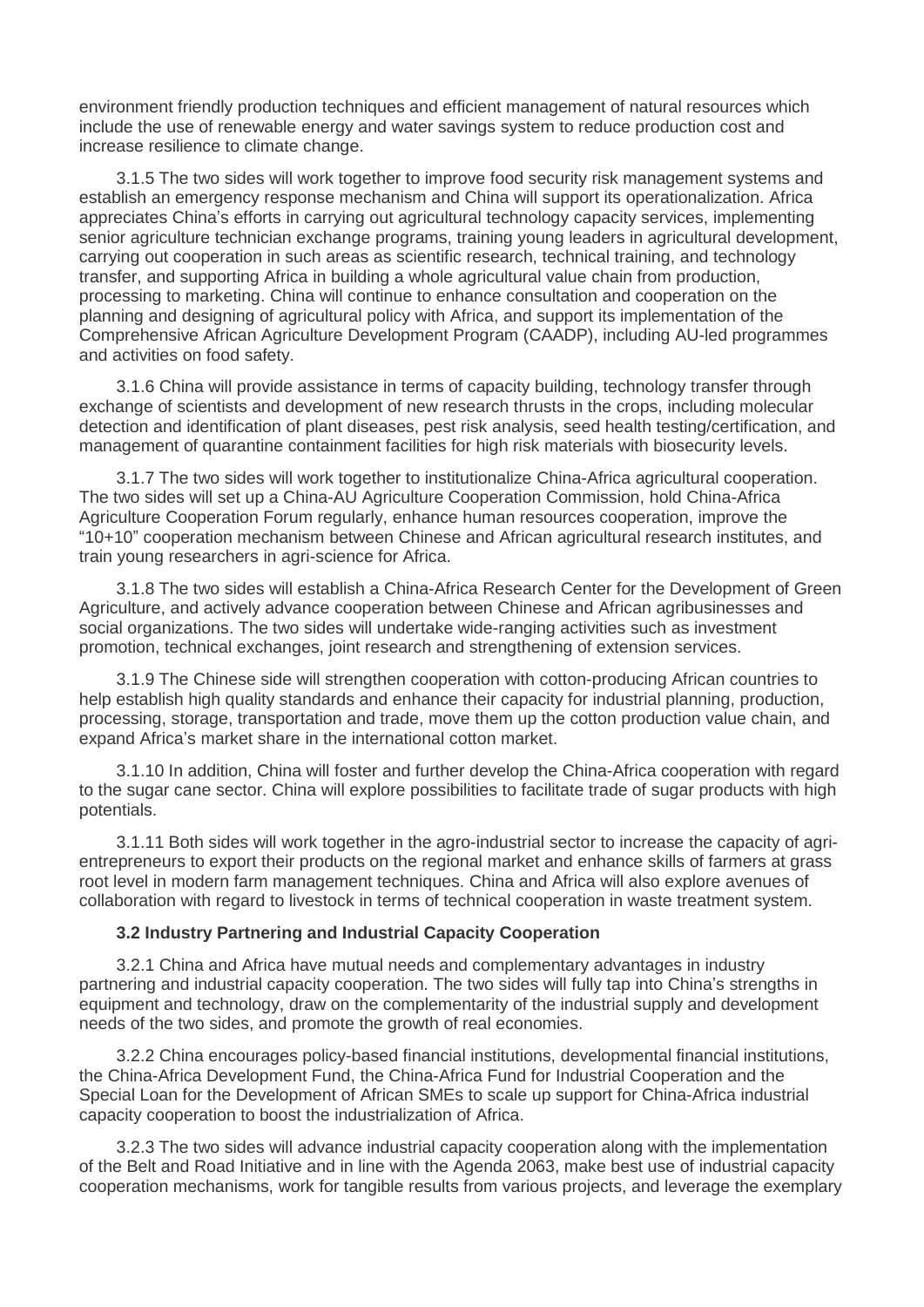role of large projects in strengthening such industrial capacity cooperation. China has decided to open a China-Africa economic and trade expo in China.

3.2.4 China will step up support in the development of industries in Africa including processing and manufacturing and the development of special economic zones and industrial parks, and support Chinese private enterprises in setting up industrial parks in Africa and carrying out technology transfer, to help African countries build more diversified economies and stronger capabilities for selfdriven development.

3.2.5 African countries will continue to improve the legal framework and infrastructure, and provide efficient and results-oriented government services wherever possible to create a more enabling environment for attracting investment from Chinese enterprises and for industrial capacity cooperation.

#### **3.3 Infrastructure Development**

3.3.1 China and Africa applaud the joint implementation of the China-Africa infrastructure cooperation plan. The two sides will aim to pursue efficient and high-quality development, focus on the economic and social benefits of projects, step up mutually beneficial cooperation for the planning, design, construction, operation, maintenance and good governance of infrastructure projects and maintain the sustainability of the debt of relevant African countries. China supports Chinese enterprises in utilizing their advanced equipment and technology, and their expertise in standards and service to help African countries improve infrastructure and connectivity.

3.3.2 The two sides will, in view of the cross-border and trans-regional infrastructure development plans of Africa, and by taking into consideration the real needs of African countries and economic and social returns of relevant projects, explore and advance cooperation on projects promoting continental, regional and sub-regional connectivity. China has decided to jointly formulate a China-Africa infrastructure cooperation plan with the African Union. China will support Chinese companies in participating in Africa's infrastructure development by way of investment-constructionoperation or through other models, with focus on enhancing cooperation on energy, transport, information, telecommunications and cross-border water resources. China will work with Africa to undertake a number of key connectivity projects.

3.3.3 China will, under the China-Africa Regional Aviation Cooperation Program, provide regional aircraft for civilian use, train aviation professionals for Africa, provide capacity building to enable compliance with ICAO standards and recommended practices and support Chinese companies in setting up joint ventures with African airlines and African businesses and participating in the building of airports and other auxiliary infrastructure to advance Africa's regional aviation .

3.3.4 China will support Africa in developing the Single African Air Transport Market. The two sides will support each other in the goal of aviation market access, the realization of the Single African Air Transport Market, a flagship project of AU Agenda 2063 and the opening of more air routes and sea lanes connecting China and Africa by Chinese and African airlines and shipping companies as appropriate. The two sides will actively study the feasibility of signing a more liberal and flexible agreement in order to enhance cooperation in aviation market access. China encourages and supports investment by competent Chinese enterprises in sea ports, airports and aviation companies of Africa, and the African side welcomes such investment. The two sides will continue the cooperation in communication, remote sensing satellite and their application.

3.3.5 The two sides will, in recognition of the strategic and far-reaching impact of information and communication technology (ICT) on economic and social development, enhance exchanges and cooperation between competent authorities, share good practice in each other's ICT development, seize the opportunity presented by the digital economy, and encourage companies to carry out cooperation in ICT infrastructure, the internet and the digital economy.

3.3.6 The two sides will actively explore and advance cooperation in the application of new technologies including cloud computing, big data, and the mobile internet. China will support African countries in building "smart cities" and enhancing the role of ICT in safeguarding public security, counter terrorism and fighting crime and work with the African side to uphold information security.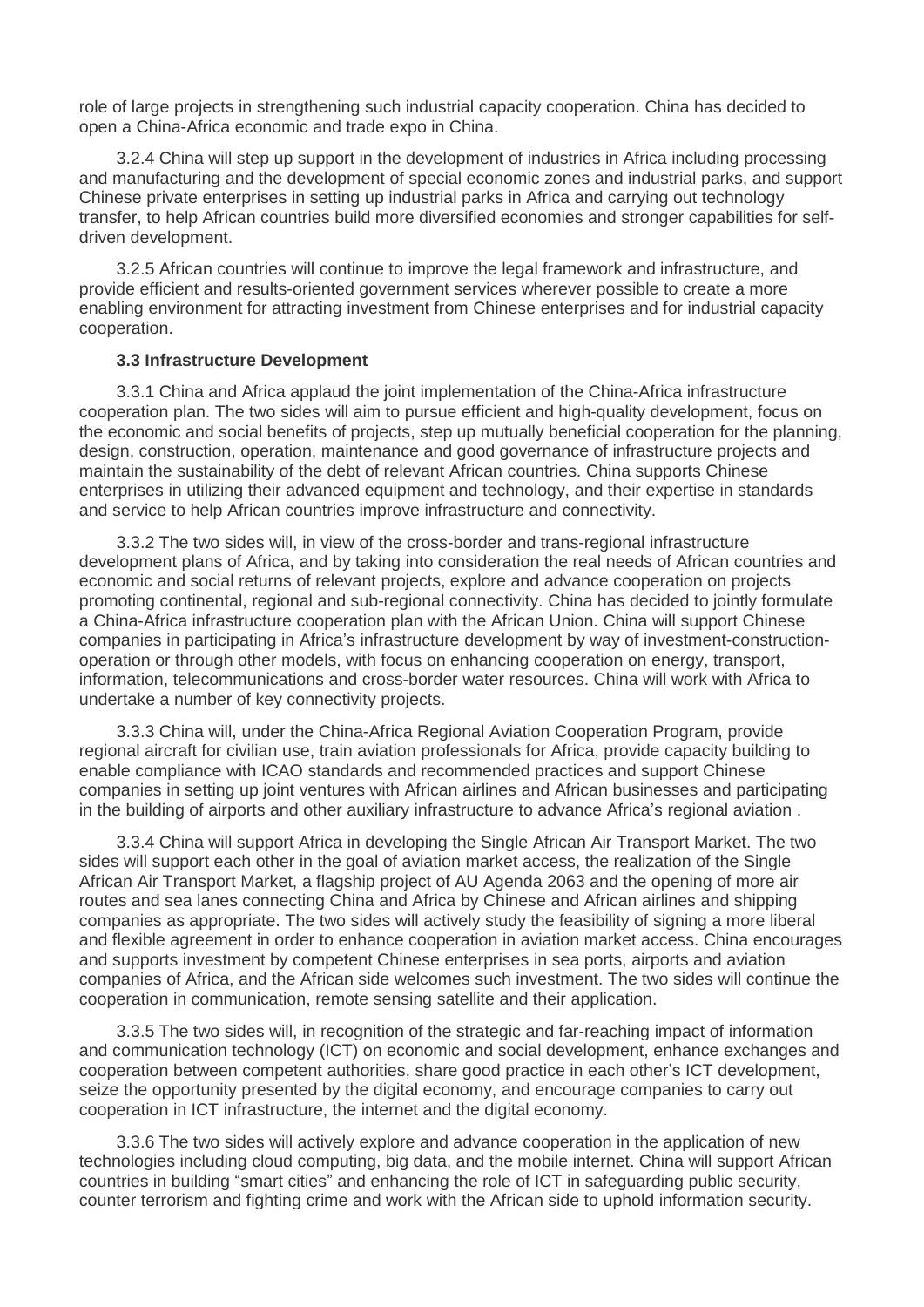3.3.7 Both sides encourage and support their companies to participate and partner in the building of ICT infrastructure of African countries, including optical fiber cable backbone networks, cross-border connectivity, international undersea cable, new-generation mobile network, and data center and cooperate in a mutually beneficial way in the construction, operation and service of relevant infrastructures.

3.3.8 The two sides will enhance cooperation at the International Telecommunication Union (ITU) and other international organizations, and step up coordination on training, Internet connectivity and the building of innovation centers. Both sides are ready to cooperate on strategic consultations on ICT policy-making and development, and to work together to narrow the digital divide and promote the building of an information society in Africa.

#### **3.4 Energy and Natural Resources**

3.4.1 China and Africa will enhance policy dialogue and technological exchanges on energy and resources, coordinate each other's energy and resource strategies, conduct joint research, and formulate energy development plans that are operable and based on local conditions. The two sides will work together for the establishment of a China-Africa Energy Cooperation Center in Africa to further advance energy exchanges and cooperation.

3.4.2 The two sides encourage and support Chinese and African companies, while upholding the principle of mutual benefits, to work together in energy trade and the investment, development and operation of energy projects, carry out demonstration projects in green energy financing, and explore green and sustainable ways of energy cooperation. China will support the development of renewable energy, mainly solar energy in Africa as well as the use of battery storage and strengthening of the electricity grid.

3.4.3 The Chinese side supports Africa's capacity-building in the energy sector, and will provide professional training for personnel from competent authorities, research institutions and key companies of relevant countries to improve Africa's capabilities in developing and managing their own energy systems.

3.4.4 The Chinese side will, on the basis of respecting the will of African countries, explore thirdparty cooperation with Africa in the energy sector, where each side can leverage their strengths, provide policy recommendation for Africa's energy development, and work for progress of relevant projects.

3.4.5 The two sides will actively consider the joint establishment of a China-Africa Geoscience Cooperation Center for joint research on national resources sustainability and environment, in order to gain greater ability for the sustainable development and utilization of national resources by the respective countries.

# **3.5 Ocean Economy**

3.5.1 The two sides recognize the enormous potential of maritime economic cooperation and will work to promote blue economy cooperation for mutual benefits.

3.5.2 China will continue to provide funds and technical support under the framework of technical cooperation of the International Maritime Organization, and work with African countries to train shipping professionals and strengthen capacity-building to promote the sustainable development of maritime shipping.

3.5.3 The two sides will strengthen exchanges and cooperation between sea ports. China will provide technical assistance to African countries in the drawing-up of plans for building coastal and special marine economic zones, the development of sea ports and adjacent industrial parks, and the planning of marine industries, and support IT development and application in African sea ports. China will step up cooperation with Africa to promote the blue economy, and carry out closer investment and financing cooperation with Africa.

3.5.4 The two sides will actively consider jointly building a China-Africa Cooperation Center for Ocean Science and Blue Economy. The two sides will continue to enhance cooperation and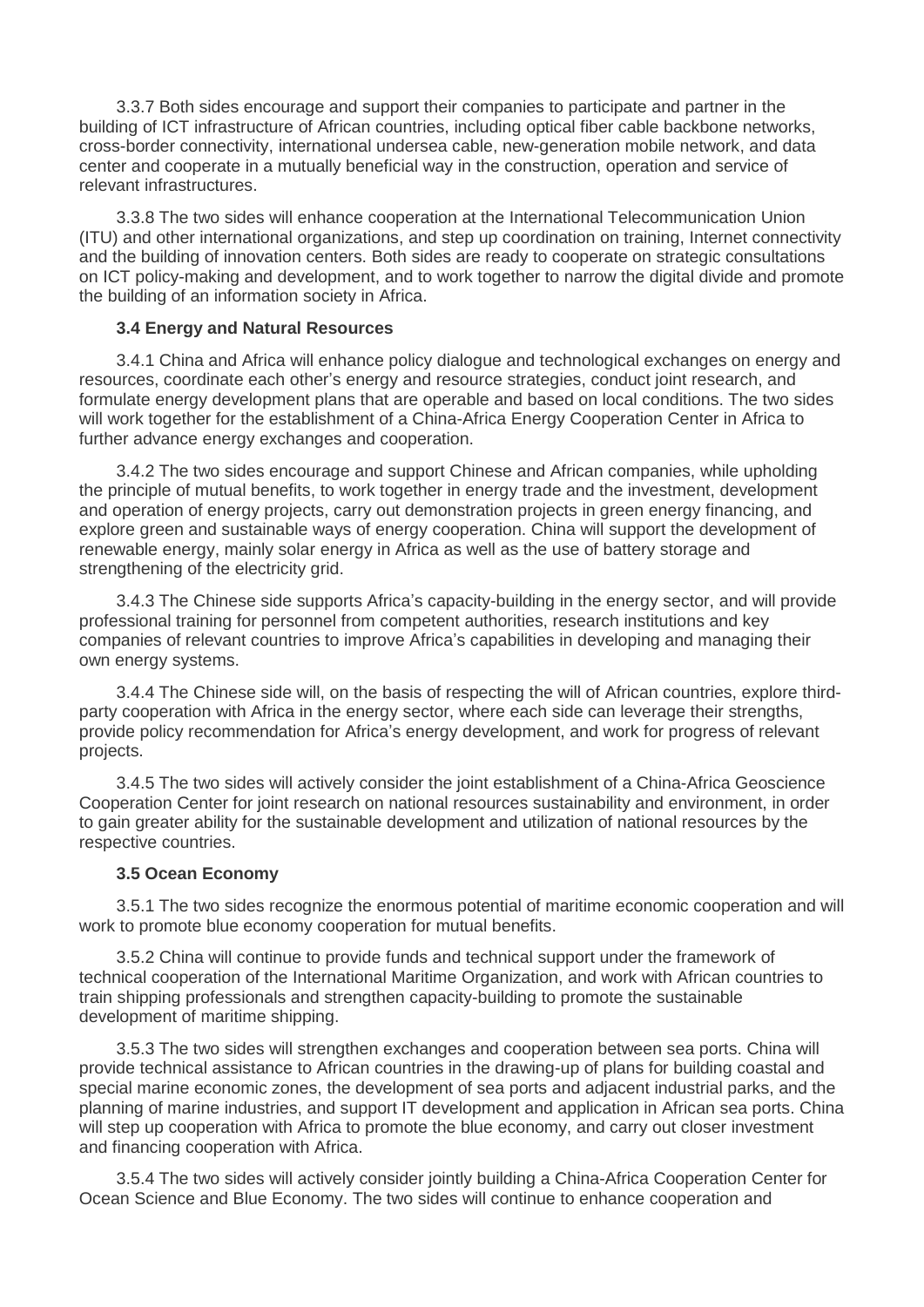exchanges in offshore aquaculture, maritime transportation, shipbuilding and repair, offshore wind power, maritime information services, maritime security, marine resources development, the protection and management of islands, scientific research, ocean monitoring and polar research, among others.

3.5.5 The two sides encourage more exchanges and cooperation among Chinese and African maritime institutes and marine research institutes. China will support African countries in their marine capacity building by providing technical support and training programs.

3.5.6 China supports Africa in the capacity-building of maritime law-enforcement and environment protection to ensure the security of maritime resources and promote maritime development and cooperation and the promotion of sustainable approaches that are environmentally, socially and economically effective through the Blue Economy.

# **3.6 Tourism**

3.6.1 China welcomes more African countries to become destinations for Chinese tour groups. The two sides will roll out visa facilitation policies as appropriate and streamline customs procedures to enable easier traveling so that mutual tourist visits could steadily increase.

3.6.2 The two sides will continue to invite one another to attend tourism exhibitions and hold promotion events to build platforms for experience sharing, business negotiations and products promotion for Chinese and African government agencies and tourism businesses.

3.6.3 The two sides encourage local governments and travel and tourism trade companies to enhance dialogue, cooperation and mutual visits, expand two-way investment and step up the sharing of information and experience through various channels with a view to improving connectivity and exchange of tourists.

3.6.4 The two sides encourage capacity building and training exchange programs for employees of the tourism industry and industry partners to improve quality of service. The two sides will collaborate in enhancing infrastructure relevant to development of the tourism industry in Africa including promotion of cruise tourism and stop overs in African countries.

#### **3.7 Investment and Economic Cooperation**

3.7.1 Africa appreciates China's efforts in implementing the China-Africa industrialization plan, promoting industrial partnering and production capacity cooperation, building or upgrading industrial parks and other economic and trade cooperation zones, and providing effective and sustainable basic vocational training for African workforce to help Africa translate its population dividends into development strength. China will continue to support Africa's efforts in advancing economic transformation, improving industrial competitiveness, and generating more jobs.

3.7.2 The two sides will continue to encourage and support mutual investment, reduce investment barriers, and cooperate towards the negotiation, signing, renewal and implementation of Bilateral Investment Treaty, to put in place a more enabling environment for mutual investment. China will encourage Chinese companies to increase investment in Africa, build and upgrade a number of economic and trade cooperation zones in Africa. China will encourage Chinese companies to make at least US\$10 billion of investment in Africa in the next three years, support Chinese companies in Africa to forge alliance of corporate social responsibilities and support Africa's efforts to harmonize policies, laws and regulations pertaining to private sector investment in regional projects.

3.7.3 The two sides will make good use of the Chinese initiative towards Africa and all its relevant tools, make good use of the CADFUND and the China-Africa Fund for Industrial Cooperation to encourage Chinese companies to invest in Africa, and make good use of the Investing in Africa Forum to enhance the sharing of development experience and step up cooperation in production capacity, trade and investment. The two sides will share information about investment policies, opportunities and regulations, recent economic developments and mutual fields of cooperation. The two sides will give full play to the role of the Investing in Africa Think Tank Union in providing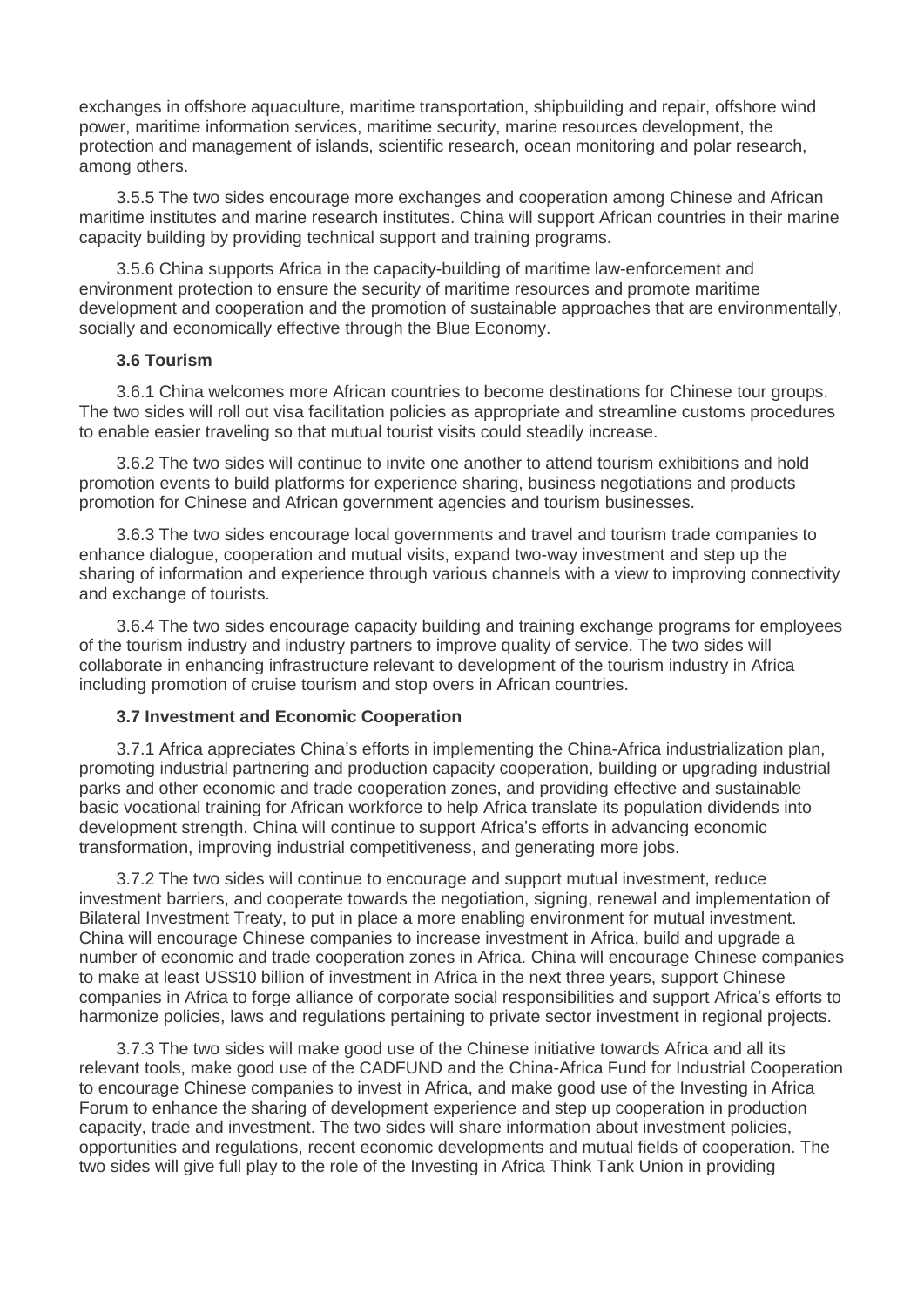intellectual support to improve Africa's investment environment and attract more investment in sectors with mutual interest.

3.7.4 The two sides will continue to carry out practical tax cooperation. China will support African countries to improve tax collection and administration capabilities through technical assistance and personnel training. The two sides will negotiate, sign, and implement agreements on the avoidance of double taxation and resolve cross-border tax disputes to create a favorable taxation environment for China-Africa trade and investment.

# **3.8 Trade**

3.8.1 The African side appreciates China's efforts in implementing the China-Africa trade and investment facilitation plan to promote trade connectivity in Africa by strengthening African countries' customs and taxation law enforcement capabilities and upgrading customs and transportation facilities. China will continue to work with Africa in such areas as market access, personnel training and customs.

3.8.2 China supports the building of the African Continental Free Trade Area, will continue to hold free trade negotiations with interested African countries and regions, and will actively explore cooperation possibilities with the African side following the principle of mutual benefits and openness.

3.8.3 China supports Africa in boosting its export and has decided to increase imports, particularly non-resource products, from Africa, with a focus on value added agricultural produce and industrial products. China supports Chinese local governments and business councils and associations in organizing companies to carry out trade promotion activities in Africa and will hold, on a regular basis, marketing activities for Chinese and African brand products. China supports African countries in participating in the China International Import Expo. The least developed African countries participating in it will be exempted from paying exhibition stand fees. China welcomes participation of African companies in the China Import and Export Fair, the China International Agricultural Trade Fair and other important trade fairs, and will provide preferential and facilitating measures where necessary.

3.8.4 China will continue to materialize its pledge of zero-tariff treatment for 97% of tax items from African LDCs having diplomatic relations with China, deliver on this policy upon the bilateral exchange of notes, and take effective measures to make it easier for the recipient countries to benefit from this policy.

3.8.5 China supports Chinese companies' mutually beneficial cooperation with the African side, encourages financial institutions to provide export credit and export credit insurance to key projects such as railway, telecommunications and power projects undertaken by Chinese companies on the premise that risks are under control and supports the setting up of a US\$5 billion special fund for financing imports from Africa. The two sides welcome and support the establishment of the China-Africa Private Sector Forum.

3.8.6 China will actively expand trade in services cooperation with Africa, enhance information sharing and capacity-building, help Africa train more professionals in the service trade and outsourcing, and enhance cooperation, exchanges and training in relevant areas.

3.8.7 China will continue to strengthen exchanges and cooperation on market regulation and between customs authorities. China will support African countries to improve their customs management and modernization, expand cooperation with Africa on customs clearance facilitation, law enforcement and capacity-building, jointly fight the smuggling of endangered species and their products, counterfeit products, commercial fraud and other crimes and implement 50 trade facilitation programs for Africa, to promote a healthy and growing China-Africa trade.

3.8.8 China will set up relevant mechanisms to promote e-commerce cooperation with Africa, including helping improve export management, establishing an internet-visa system (where appropriate), and advancing trade facilitation via the use of electronic certificates.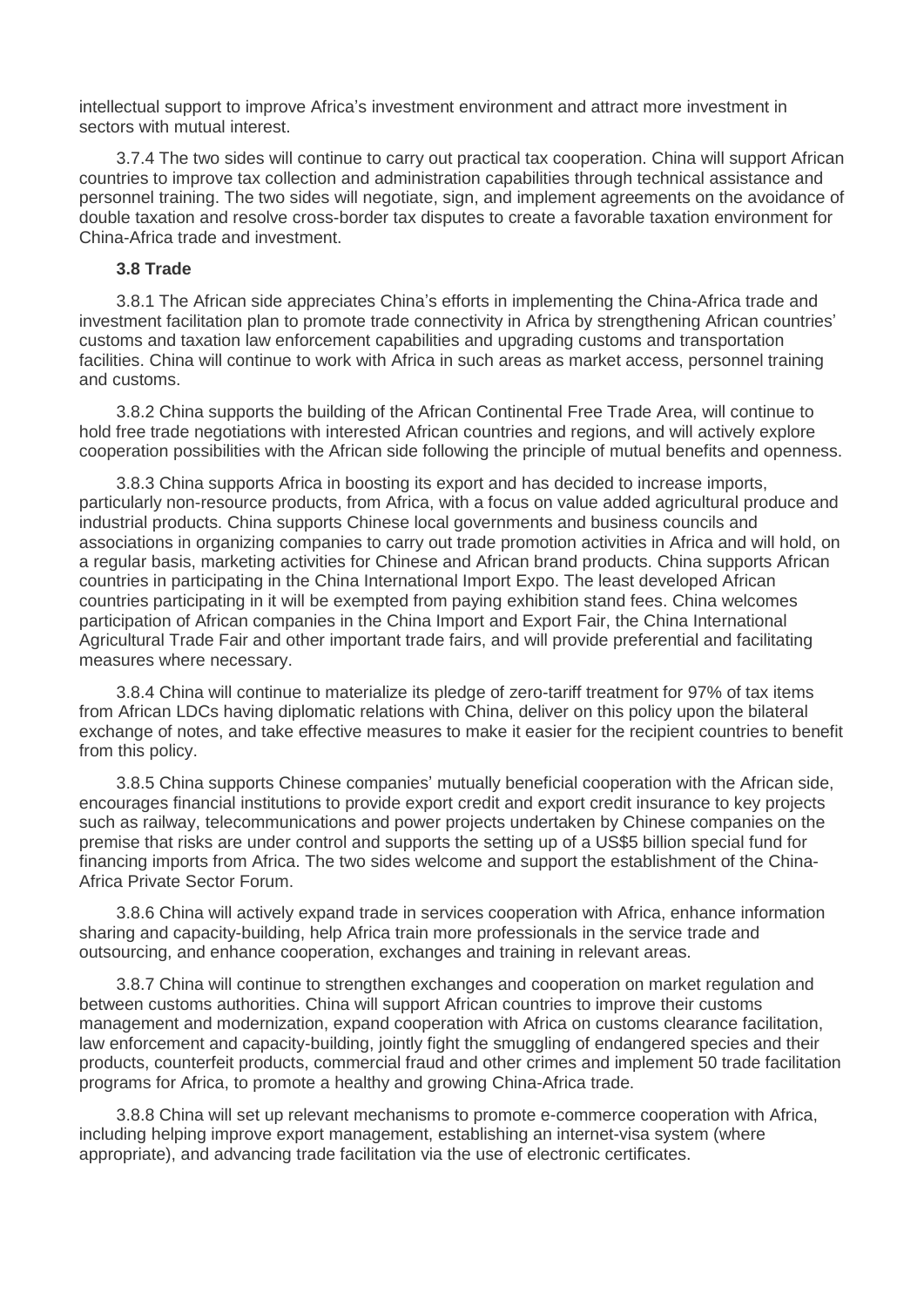3.8.9 China will step up exchanges and cooperation with African countries on standards and measurement, and support Africa's capacity-building in this area.

3.8.10 To promote mutually beneficial cooperation, the Chinese side will continue to facilitate the opening of businesses by African countries in China and protect the legitimate rights and interests of companies in China invested by African countries.

#### **3.9 Finance**

3.9.1 China will extend loans of concessional nature, export credit line and export credit insurance to African countries, make the loans reasonably more concessional, create new financing models and improve the terms and conditions of the credit to support China-Africa Belt and Road cooperation and industrial capacity cooperation, and the infrastructure construction, development of energy and resources, agriculture, manufacturing and the comprehensive development of the whole industrial chain of Africa. China will extend US\$20 billion of credit lines and support the setting up of a US\$10 billion special fund for development financing.

3.9.2 In its investment and financing cooperation with Africa, China is committed to the principles of no political strings, mutual benefits and efficient development, supports Africa's pursuit of diversified and sustainable development, and will make active efforts to help African countries improve debt sustainability and achieve internally-driven development and mutually-reinforcing economic and social development.

3.9.3 Africa welcomes the Guiding Principles on Financing the Development of the Belt and Road. China will strengthen cooperation with the African Development Bank and other multilateral development banks in Africa, and properly manage the follow-up investment of the Africa Growing Together Fund (AGTF).

3.9.4 China supports stronger cooperation between the policy banks, developmental financial institutions, commercial banks, multilateral financial institutions, equity investment funds and export credit insurance institutions of the two sides, and supports the establishment of China-Africa Developmental Financing Forum and China-Africa Financial Cooperation Consortium to provide more diversified financing packages for African countries. The two sides will step up efforts to unlock investments from institutional investors that tend to make long-term investments such as insurers and sovereign wealth funds.

3.9.5 On the basis of following multilateral rules and procedures, the two sides will enhance cooperation under the framework of the Asian Infrastructure Investment Bank, the New Development Bank, the Silk Road Fund, the World Bank, the African Development Bank (AfDB) and other multilateral developmental organizations, and jointly contribute to promoting infrastructure building and sustainable development.

3.9.6 China will continue to strengthen cooperation with African countries in local currency settlement. The two sides will expand the use of local currencies in bilateral trade, investment and financing, and support RMB settlement in Africa. China welcomes and will facilitate the issuance of panda bond by Africa's sovereign, multilateral and financial institutions in the Chinese bond market to diversify the financing channels of African market entities. China will work to facilitate holding of RMB by African countries as a reserve currency.

3.9.7 The two sides will encourage and support their financial institutions to open more branches in each other's country and expand business exchanges in accordance with domestic laws and regulations and the rules of prudential regulation of the host country. China's financial regulatory authority will step up cooperation with African counterparts to jointly maintain the smooth operation and sound development of China and Africa's financial systems.

# **4. Social Development Cooperation**

# **4.1 Development Cooperation**

4.1.1 The African side appreciates the long-standing assistance that China has provided without any political attachment to African countries and their people to the best of its abilities. China will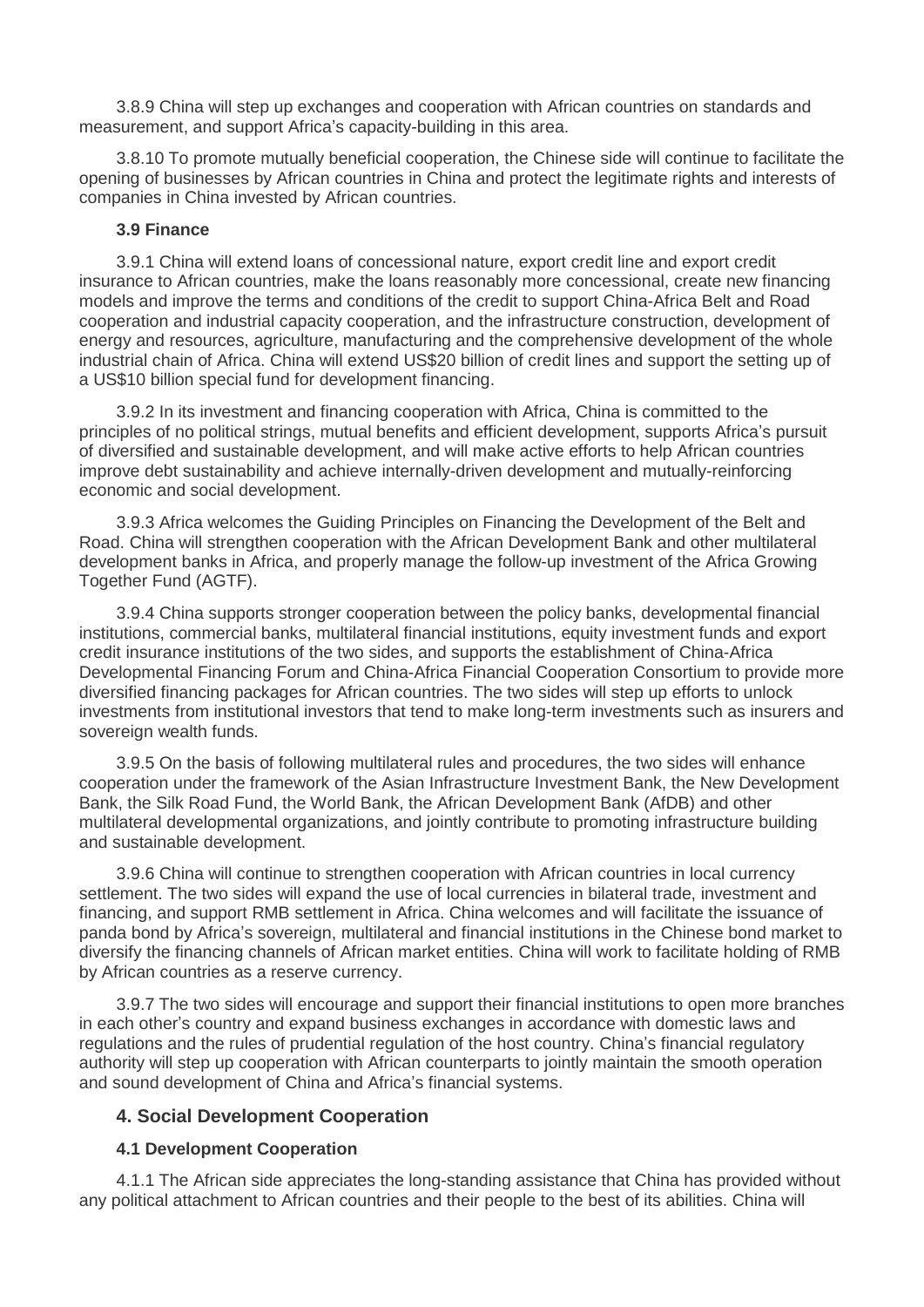enhance assistance to African countries, LDCs in particular, to deepen South-South cooperation and promote common development.

4.1.2 The African side applauds China's efforts in helping African countries reduce poverty, improve people's livelihood and implement the 2030 Agenda for Sustainable Development under the Assistance Fund for South-South Cooperation. China will share more of its development practices with Africa, support cooperation with Africa on economic and social development planning, and continue its support through the Fund to African countries for achieving the SDGs and Agenda 2063 of the African Union.

4.1.3 The African side appreciates China's support to the African Union and sub-regional organizations in upgrading public service facilities, improving government working conditions and their capabilities of providing public services.

4.1.4 China will extend US\$15 billion of grants, interest-free loans and concessional loans to Africa. For those of Africa's least developed countries, heavily indebted and poor countries, landlocked developing countries and small island developing countries that have diplomatic relations with China, the debt they have incurred in the form of interest-free Chinese government loans due to mature by the end of 2018 will be exempted.

#### **4.2 Medical Care and Public Health**

4.2.1 The African side appreciates China's efforts in actively implementing the China-Africa public health cooperation plan, addressing the challenges presented by the sudden outbreak of major communicable diseases, and supporting Africa in strengthening its public health control, prevention and treatment system. China will continue to scale up medical assistance to African countries and will carry out exchange and information cooperation on public health in order to improve the latter's health situation, strengthen its capacity for self-reliant development and build a more responsive public health system, and provide technical support for strengthening health-related capacities under the International Health Regulations (2005).

4.2.2 China will continue to support Africa in improving its medical and health service and hospital management to provide better services to the African people. China will continue to support exemplary cooperation between Chinese and African hospitals and the development of professional and specialized departments, and will continue to train medical staff, public health workers and administrative personnel for African countries.

4.2.3 China will upgrade 50 medical and health aid programs for Africa, particularly flagship projects such as the headquarters of the African Center for Disease Control and Prevention and China-Africa Friendship Hospitals. Cooperation programs will be launched on the prevention and control of emerging and re-emerging communicable diseases, schistosomiasis, and HIV/AIDS. China will train more medical specialists for Africa and continue to send medical teams that better meet Africa's needs. More mobile medical services will be provided to patients for the treatment of cataract, heart disease and dental defects and medical and technical support will be provided to African countries.

4.2.4 China will continue to carry out anti-malaria projects with African countries, in support of the Catalytic Framework to End AIDS, TB and Eliminate Malaria in Africa by 2030 and to reach the goal of global malaria control and elimination program with the international community. China supports cooperation on drugs and medical equipment regulation. China encourages Chinese medical institutions and companies to partner with African entities in hospital operation, pharmaceutical production, and the improvement of information systems in Africa. China will collaborate to make health and clinical service and medical products more accessible, and improve Africa's capability for independent and sustainable development in medical and health-related areas. Africa will facilitate cooperation in this regard.

4.2.5 The two sides will continue to strengthen high-level exchanges in health, conduct regular high-level dialogues, and continue to hold the Ministerial Forum on China-Africa Health Cooperation as a sub-forum under the FOCAC framework.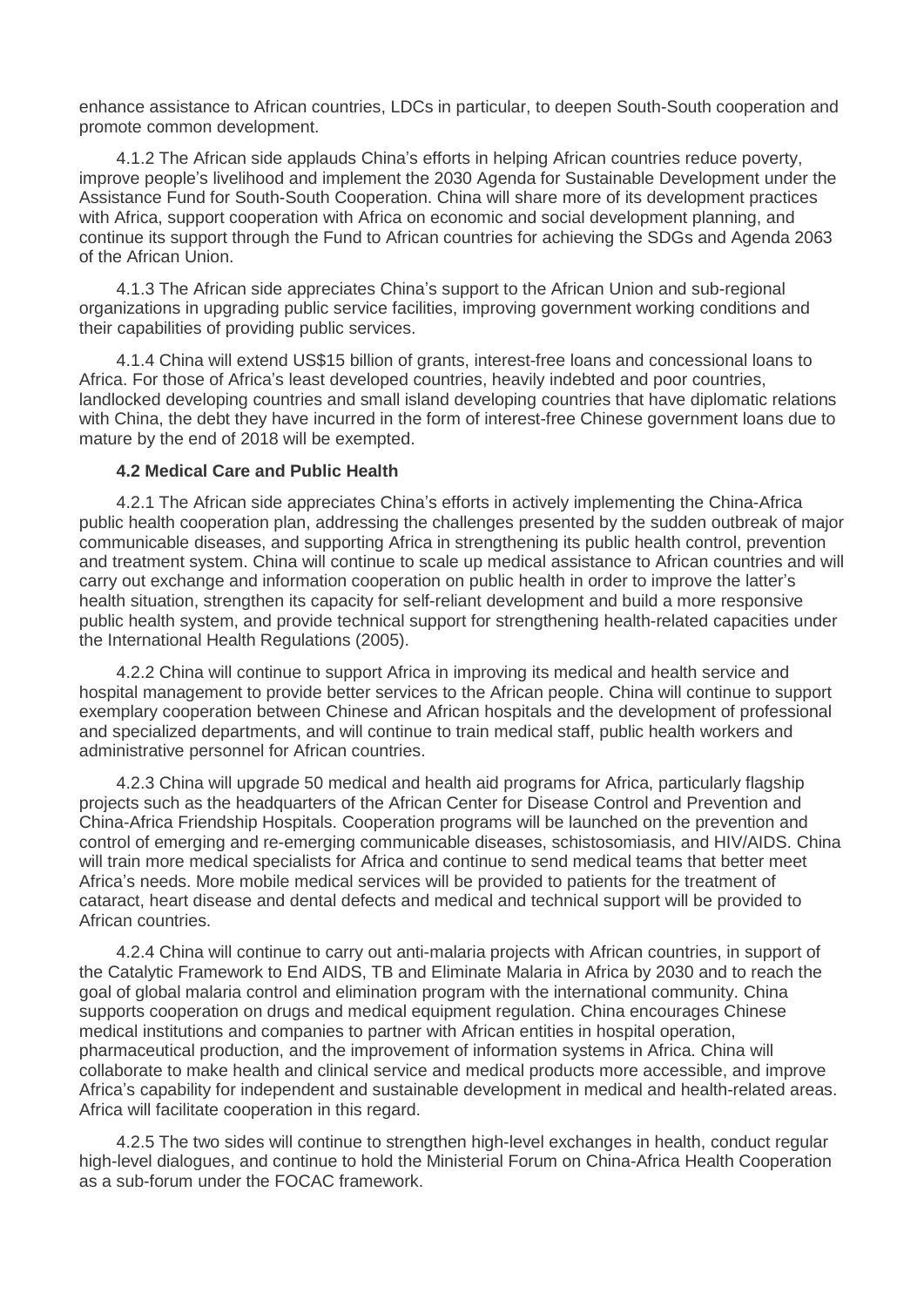4.2.6 The two sides will support traditional Chinese medicine and African herbal medicine cooperation, strengthen high-level exchanges, and encourage traditional Chinese medicine and African herbal medicine institutions to set up traditional Chinese medicine and African herbal medicine centers in Africa and carry out medical, education, research and industrial cooperation.

4.2.7 China and Africa will strengthen quarantine cooperation bilaterally or through the African Center for Disease Control and Prevention (Africa CDC), Regional Collaboration Centers (RCCs) or other channels, establish cooperation mechanisms, and communicate disease prevention and control information in a timely manner, and China will help train quarantine professionals for Africa.

4.2.8 China will continue to assist Africa to strengthen health systems and policies towards achievement of universal health coverage including strengthening primary healthcare, addressing gaps in health infrastructure and the workforce, building capacity for the production of essential medicines and exploring technology transfer on the basis of friendly consultation.

4.2.9 China will assist Africa to halt and reverse the double burden of communicable (HIV, TB, Malaria and Schistosomiasis) and non-communicable (cancer and cardiovascular diseases) diseases through enhanced bilateral and mutilateral collaboration, sharing of best practices and support to identified priority program.

4.2.10 Due to underdeveloped health infrastructures in Africa, one of the major problems of the continent is recurring epidemic diseases. Cognizant of the situation, China has expressed its commitment to support the building of a facility for the Africa CDC, a Continent-wide Public Health Agency to safeguard Africa's health. The Ethiopian government has provided prime land for the construction of this facility. The African side appreciates China's contribution in this regard. Africa pledges to provide all necessary support for China's efforts to support the building of the Africa CDC and promises to make full use of this institution after its completion to play its role in improving Africa's public health. It is hoped that this facility will be constructed timely in Addis Ababa.

#### **4.3 Education and Human Resources**

4.3.1 Africa commends China's efforts in actively implementing the China-Africa cultural and people-to-people cooperation plan, supporting Africa in upgrading its cultural and art facilities, implementing the satellite TV project, providing degree education and government scholarships, promoting exchanges and cooperation in culture, art and media and among academia, think tanks, social organizations, youth and women, and consolidating the social foundation for China-Africa friendly cooperation. China will continue to support Africa in carrying forward its traditional culture and enhance the mutual understanding and amity between the people. Africa welcomes the support of China to resuscitate establishment of weather monitoring stations in schools for early learning, education, training, data generation and environmental management.

4.3.2 Africa appreciates the establishment of the South-South Cooperation and Development Institute by the Chinese side, a place to review and share the successful governance experience of China and other developing countries, and help train senior professionals on government administration for other developing countries. China will continue to give support to the role of the Institute as a platform for South-South cooperation featuring equality, mutual trust, mutual benefit, solidarity, and mutual support, and support other developing countries in their exploration of development paths suited to their own national conditions.

4.3.3 China will carry out a tailor-made program to train 1,000 high-caliber Africans. China will provide Africa with 50,000 government scholarships and 50,000 training opportunities for seminars and workshops and train more professionals of different disciplines for Africa. The two sides will continue to implement the "20+20 Cooperation Plan for Chinese and African Institutions of Higher Education", and build platforms for their exchanges and cooperation.

4.3.4 China will continue to support the development of existing Confucius Institutes and Classrooms in Africa and support qualified African educational institutes to apply for the hosting of new Confucius Institutes and Classrooms, and welcomes the inclusion of Chinese language into African countries' national curriculum. China will continue to support Chinese language teaching in African countries by sending more Chinese teachers and volunteers, donating textbooks and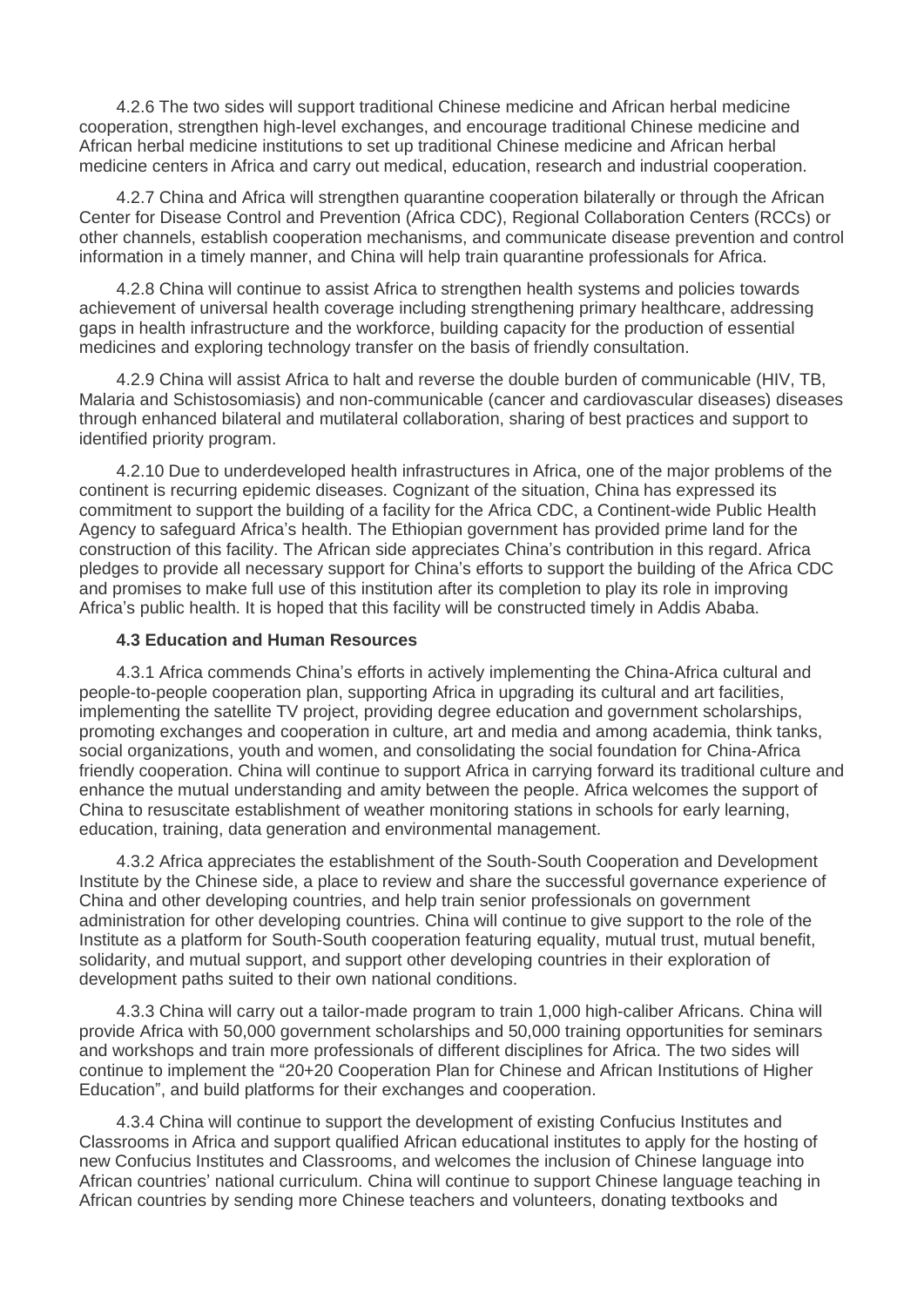teaching materials in Chinese, providing Confucius Institutes scholarships and training more local Chinese language teachers.

4.3.5 The two sides have taken note of the smooth progress and notable results of the UNESCO-China Funds-in-Trust, support its continued implementation and have extended it to another four years (2018-2021).

4.3.6 China will continue to provide capacity development in support of the implementation of the African Union Agenda 2063 through the construction of an African Capacity Development Institute at the headquarters of the African Capacity Building Foundation in Harare, Zimbabwe. This will ensure that the human capacity and institutional and coordination capacity of African countries and Regional Economic Communities (RECs) in the implementation of Agenda 2063 are enhanced.

# **4.4 Sharing of Poverty Reduction Experience**

4.4.1 The African side appreciates China's active efforts in implementing the China-Africa poverty reduction plan, the "Happy Life" and other poverty alleviation projects to help Africa improve rural public service, enhance skills training for better employment, improve the environment and living conditions of rural communities, and protect the health and well-being of African women and children. The African side appreciates China's exemption of outstanding interest-free government debts owed by African LDCs maturing by the end of 2015.

4.4.2 China will continue to support the poverty reduction efforts of Africa to deliver a better and happier life to African people.

4.4.3 China will continue to organize the China-Africa Poverty Reduction and Development Conference and the China-Africa Youth Exchange Program on Poverty Reduction and Development, to enhance sharing of poverty-reduction experience. The two sides will rally extensive participation of Chinese and African enterprises, social organizations, research institutes and other parties in China-Africa poverty-reduction cooperation, and work to gradually establish multi-tiered dialogue mechanisms between the government and the society of the two sides.

4.4.4 China will continue to organize workshops on poverty reduction policies and practices tailored to the needs of African countries, offer degree education on poverty reduction and development for African countries, and help train specialized personnel from Africa. China will continue to create new models of training to maximize the effect and put in place a China-Africa poverty reduction training and exchange network.

4.4.5 China will work with African countries and relevant institutions to launch joint research projects, develop intellectual products, and provide policy consultations on poverty reduction for African countries, and send experts and volunteers for technical support.

4.4.6 China will continue to work with African countries on poverty alleviation pilot projects at village or community level, and launch projects that cultivate young rural entrepreneurial leaders to support poverty reduction and development of African villages.

4.4.7 China will work with African countries to build poverty reduction demonstration projects, and explore new models and ways to alleviate poverty and promote development in Africa.

#### **4.5 Science and Technology Cooperation and Knowledge Sharing**

4.5.1 China will continue to implement the Belt and Road Science, Technology and Innovation Cooperation Action Plan and the China-Africa Science and Technology Partnership Program 2.0 to help advance Africa's capacity-building in S&T and innovation, especially in areas that improve people's livelihood and promote the economic and social development of African countries by cooperating with Africa to advance the implementation of the Science, Technology and Innovation Strategy for Africa (STISA 2024).

4.5.2 The two sides will feature S&T people-to-people exchanges and cooperation. China welcomes the active participation of African scientific professionals in the training course for readily applicable advanced technology and science management, the "International Outstanding Young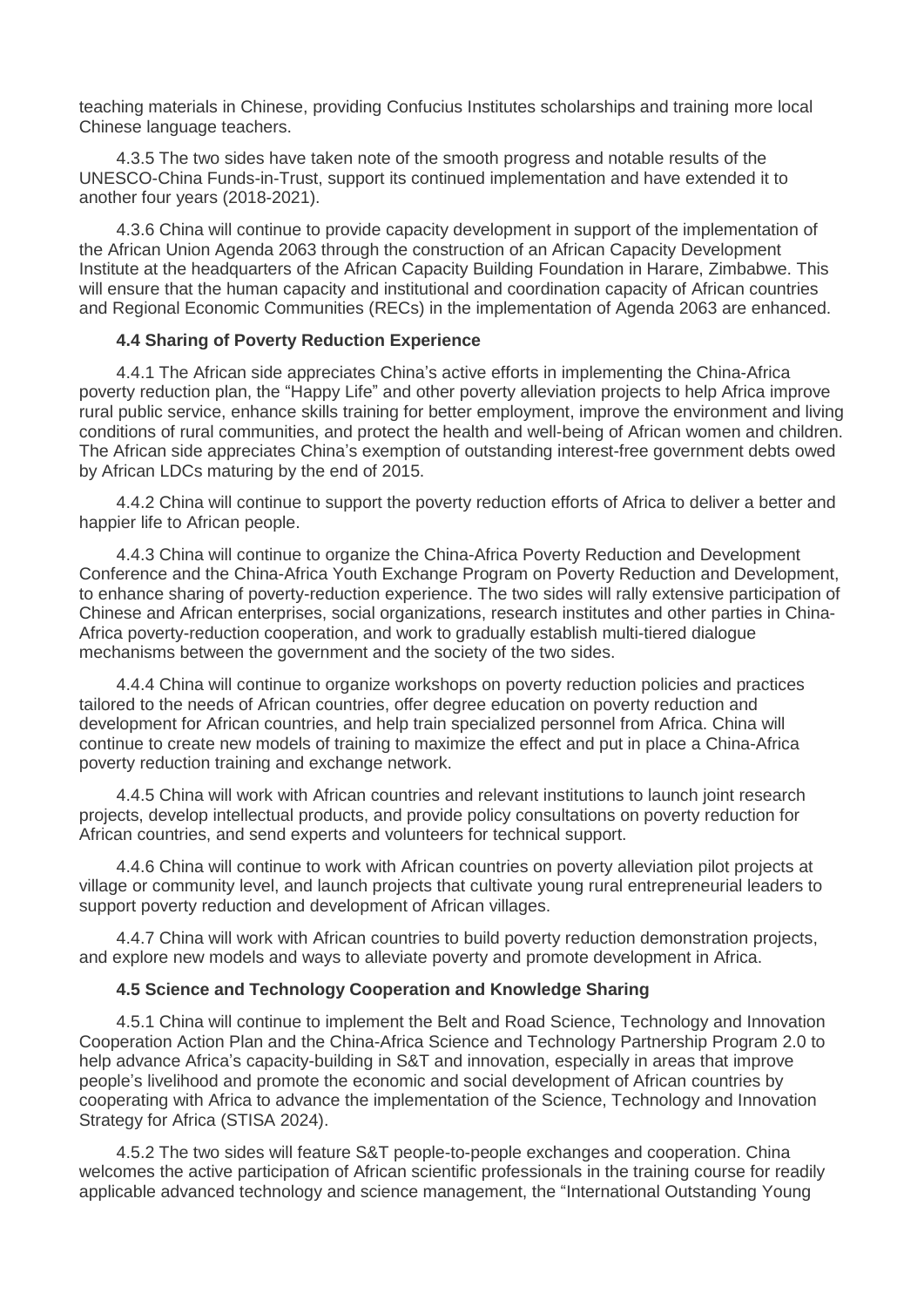Scientists Exchange Program", and the "Cirrus Project" (Innovative Talent Exchange Project). The two sides will carry out the "African Young Scientists in China" program, encourage Chinese and African think tanks to engage in dialogues on scientific innovation policies, and promote exchanges and understanding among Chinese and African governments, industries and academic communities. China will take steps in support of cooperation on innovation and entrepreneurship between Chinese and African young people, and encourage and support technology transfer to Africa. The two sides recognize the importance of innovation and research and development as a key factor for growth, stability and development. China has sustained high growth rates through gains from innovation. China will strengthen cooperation with Africa in building its technological capabilities and increasing its innovative capacity.

4.5.3 Both sides acknowledge that with the increasing role of artificial intelligence and the development of quantum computing, a new era is coming. In the future, the application of quantum physics principles on computing will have huge implications on operating systems, cyber security, big data, block chains and other applications. China will leverage its strengths in these sectors to support African countries to the best of its ability.

4.5.4 The two sides will step up the exchange of information and experience relevant to the strategies and policies on scientific research and innovation and increase the collection of information and documents on the practice and laws of scientific research and innovation.

4.5.5 China understands and attaches importance to the special concerns of small island developing countries on climate change, the rise of sea level, extreme weather conditions and other issues due to their unique geographical and other national conditions.

4.5.6 The two sides will, in view of the development needs of African countries, encourage universities, research institutes and enterprises to build joint laboratories, conduct high-level joint research, train professionals, promote technology transfer and application and build long-standing and stable cooperation partnerships in priority areas of common interest.

4.5.7 The two sides will explore cooperation in terms of science parks. China will share its experience in this regard and conduct practical cooperation with Africa in the planning, policy consultation, personnel training and industrial alignment of the science parks.

4.5.8 China will continue its support of the Square Kilometer Array Project, the flagship science project on the African continent.

4.5.9 The two sides will continue to support the building and development of the China-Africa Joint Research Center, carry out cooperation in conducting scientific research and training professionals with a focus on ecological preservation, bio-diversity protection, agriculture and food security, water environment treatment and drinking water safety, public health and R&D and demonstration of advanced applicable technologies, and work together to implement a host of flagship research projects, in particular projects of renewable energy cooperation aimed at expanding the use of renewable energy in Africa and accelerating the implementation of relevant technologies, with a view to meeting multiple objectives that mainly include more accessible energy services, greater security of energy supply and environment protection.

4.5.10 China will continue to support the combination of research and education of the China-Africa Joint Research Center, and based on the needs of research, will provide opportunities for 150 African students to receive master's or PhD education in China to help Africa train the much-needed scientific professionals.

4.5.11 The Chinese side will step up support for African countries and help them set up intermediary institutions (Technology Transfer Offices (TTO)) linking research and production. The main tasks of these institutions include carrying out technology transfer, promoting valuable research activities to companies, studying and evaluating the technological and economic potential of inventions and contributing to local, regional and national economic development. The State Intellectual Property Office (SIPO) of China and intellectual property rights authorities of African countries will, in the field of intellectual property rights, step up cooperation on training, public awareness and the system and practice of intellectual property rights examination and registration.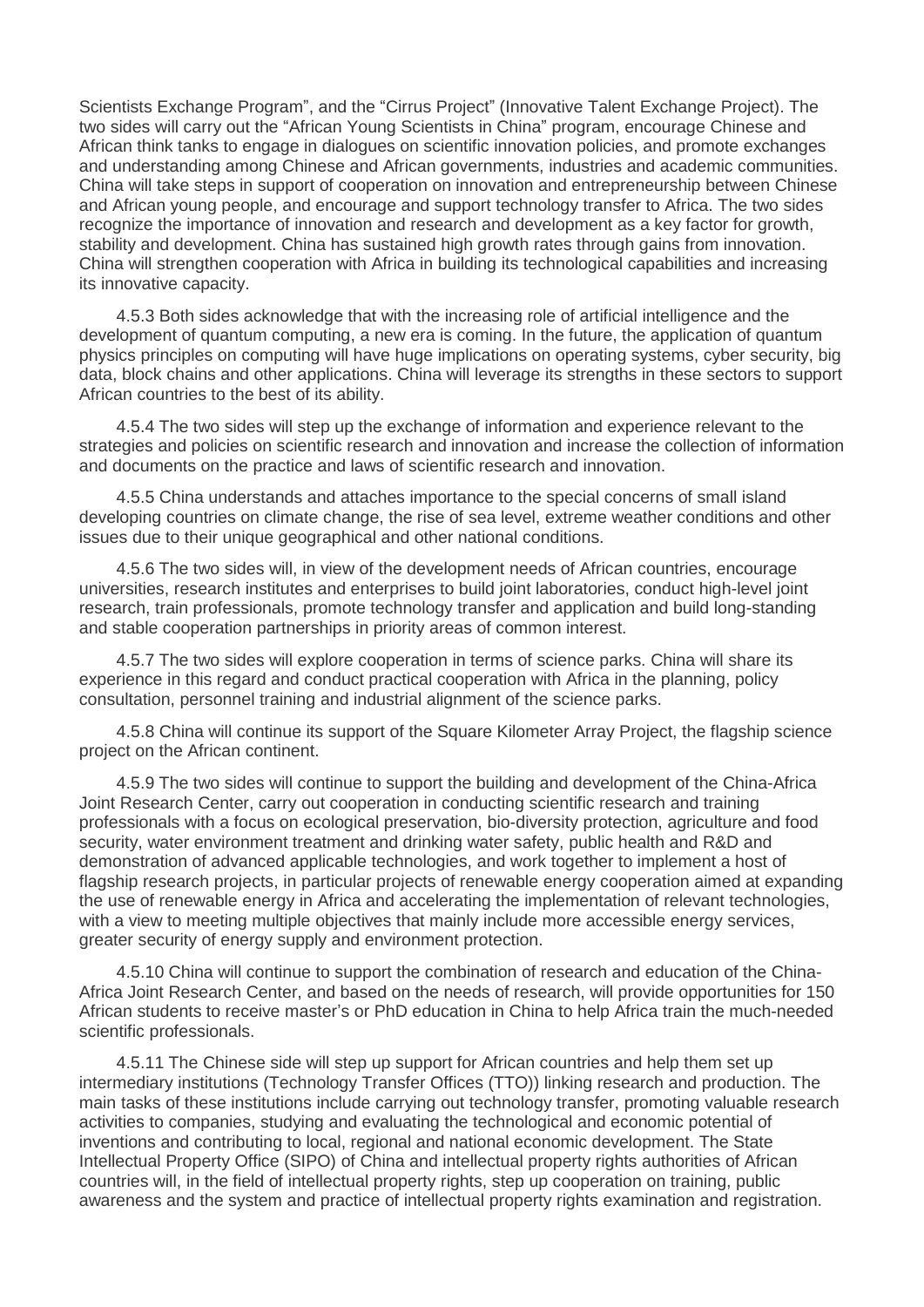# **4.6 Environmental Protection and Tackling Climate Change**

4.6.1 The African side appreciates China's efforts in actively implementing the China-Africa green development plan to improve Africa's capacity for green, low-carbon and sustainable development, and also China's efforts in implementing projects on clean energy, wildlife protection, environment-friendly agriculture and smart cities, and China's support in Africa's endeavor toward green, low-carbon and sustainable development.

4.6.2 China has decided to undertake 50 projects for green development and ecological and environmental protection in Africa to expand exchanges and cooperation with Africa on climate change, ocean, desertification prevention and control, and wildlife protection. China will also work with Africa to raise public awareness of environmental protection.

4.6.3 The two sides will work together to set up a China-Africa environmental cooperation center, and deepen environment cooperation through more policy dialogue and joint research on environmental issues and stepping up exchanges and cooperation on the environment industry and technical information sharing, among others. China will continue to implement the China-Africa Green Envoys Program to strengthen Africa's human capacity for environmental management, pollution prevention and control, and green development, and continue to enhance capacity-building and promote the green development of Africa.

4.6.4 The two sides will promote cooperation on sustainable forest management, and conduct practical cooperation in the trial, demonstration and extension of programs between Chinese and African governments and research institutes to achieve sustainability in forest management and contribute to global ecological governance.

4.6.5 The two sides will work together to build a China-Africa Bamboo Center and actively support Africa's capacity-building in the sustainable management of bamboo and rattan resources, the innovative development of bamboo and rattan industries, the development of their products and poverty alleviation, and relevant industrial policy and standardization. The two sides will work to carry out international bamboo and rattan demonstration projects and improve Africa's ability to utilize rattan and bamboo resources in a sustainable manner and to modernize the industry.

4.6.6 China will support Africa in its capacity-building for the prevention and treatment of desertification. China welcomes African countries to use its model and technology of desertification treatment in light of their real needs and apply it locally through demonstration projects.

4.6.7 The African side highly appreciates Chinese government's support for Africa's efforts to protect wildlife resources and crack down on poaching and illegal trade in wildlife, and its own initiative to stop domestic commercial ivory processing and sale. The two sides will enhance cooperation in the protection of wildlife, and better communicate and consult each others' positions on inter-governmental agreements, international conventions and other multilateral occasions. China will continue to collaborate with African countries on improvement in capabilities for wildlife protection, provide ecological protection training opportunities and explore cooperation on demonstration projects, combat illegal trade in wildlife and wildlife products, and incentivize those who have made outstanding contribution in anti-poaching and combating the illegal trade of wildlife.

4.6.8 China will continue to provide Fengyun meteorological satellite data, products and necessary technical support for African countries, and to provide meteorological and remote-sensing application equipment, education and training support for African countries, in order to contribute to the implementation of the integrated African Strategy on Meteorology (Weather and Climate Services), and to better equip African countries for disaster prevention and mitigation as well as climate change response.

4.6.9 China will deepen pragmatic cooperation with African countries under the framework of Climate Change South-South Cooperation, and help African countries strengthen climate change adaption capabilities through providing assistance in kind and capacity-building training to jointly meet the challenge posed by climate change.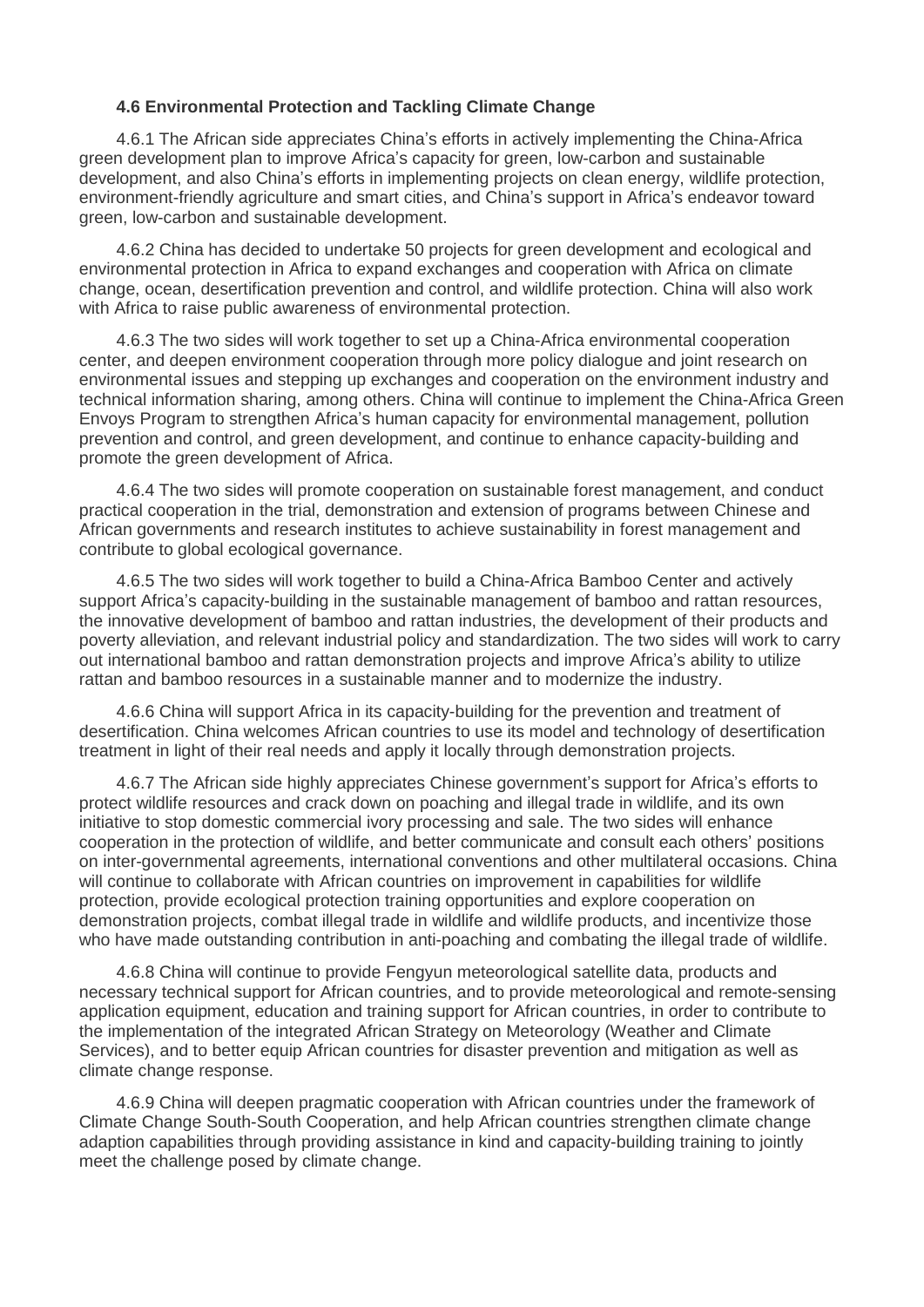4.6.10 The two sides will improve the multi-tiered dialogue mechanism on disaster prevention, mitigation and relief, and expand exchanges over risk monitoring and evaluation of drought, application of anti-drought technology, community-level drought resistance capabilities, emergency response, and post-disaster reconstruction.

4.6.11 China will hold regular workshops and training sessions on disaster risk management, application of disaster relief and mitigation technologies, and public awareness campaigns for disaster management teams, technical professionals and communities from Africa. China will, depending on the situation, send experts to local communities to guide and organize such training and capacity-building activities.

4.6.12 In times of disaster emergency, China will provide quick mapping service using space technology upon the request of African countries.

#### **5. Cultural and People-to-People Exchanges**

#### **5.1 Culture**

5.1.1 The two sides will advance China-Africa cultural exchanges, advocate equal-footed dialogue and mutual learning among civilizations, uphold cultural diversity and work together for the progress of human civilization and world peace and development.

5.1.2 The two sides will expand exchanges and cooperation at various levels, continue to follow through with the implementation plans of intergovernmental cultural agreements, maintain the momentum of government visits and dialogues at various levels, step up sub-national exchanges, and build cultural exchanges and cooperation mechanisms through sister cities and other channels.

5.1.3 The two sides will open more African culture centers in China and more Chinese culture centers in Africa. The two sides will continue to encourage their art troupes and organizations to take part in each other's international cultural festivals to improve international understanding and appreciation of China and Africa's art and culture.

5.1.4 China will continue to support the development of Africa's creative economy, align the needs of the AU Plan of Action on Cultural and Creative Industries, and promote and expand the training of art professionals for Africa in view of Africa's needs.

5.1.5 China will organize fifty joint cultural, sports and tourism events. China welcomes Africa's participation in the Silk Road International League of Theaters, the Silk Road International Museum Alliance and the Network of Silk Road Art Festivals.

5.1.6 The two sides will explore the possibility of cooperation in the cultural industry, and encourage and support governments and the business communities to step up exchanges and cooperation in cultural industry and trade.

5.1.7 The two sides encourage and support dialogue and communication over cultural philosophies, and will work to advance the development of Sinology and African studies internationally.

5.1.8 The two sides will explore the possibility of establishing friendly partnerships between the training and research institutes and other similar cultural institutions of the two sides.

#### **5.2 Press and Media**

5.2.1 The two sides will establish a China-Africa media cooperation network. China will continue the China-Africa Press Exchange Center program. China will continue to hold training and capacity building seminars for African countries' media officials and journalists, promote more exchanges and mutual visits between Chinese and African media personnel and support more exchange of correspondents by media houses.

5.2.2 China will actively provide technical support and personnel training for the digitization of radio and TV and the development of the industry in Africa. The African side welcomes the investment and cooperation of Chinese enterprises in the building and operation of radio and TV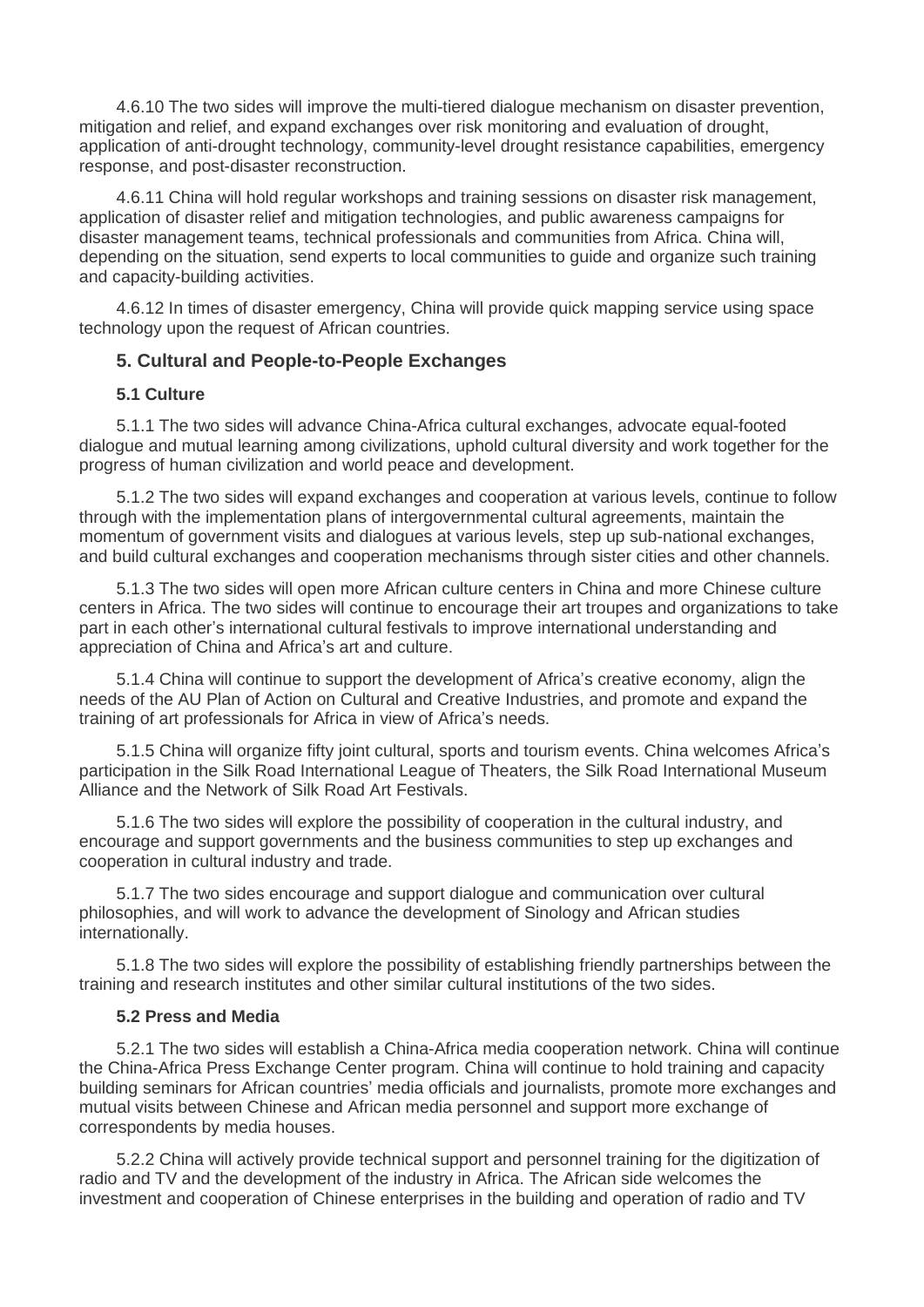transmission and broadcasting networks and the marketing of programs, and their contribution to local employment and human resources capacity-building.

5.2.3 The two sides will provide films and TV programs to each others' national broadcasting agencies. The two sides will explore models for long-term cooperation, continue to participate in film and TV festivals and exhibitions held by the other side, and encourage joint production of documentaries, films and TV programs. China will support African countries' production of TV programs, enhance exchanges with Africa and introduce more African films and TV programs to China.

5.2.4 China will actively promote exchanges and cooperation with Africa in the field of press and publication, carry out cooperation on the publication of books in commonly used African languages, and organize Chinese publishing houses to participate in major African international book fairs. China will encourage donation of Chinese publications and Chinese language textbooks on such topics as health care, agricultural technology, culture, and education by Chinese publishers to renowned public libraries, and libraries of universities and secondary schools in Africa.

#### **5.3 Academia and Think Tanks**

5.3.1 The two sides applaud the successful implementation of the "China-Africa Joint Research and Exchange Plan", which has effectively strengthened cooperation and exchanges between scholars and think tanks of the two sides and provided strong academic support to China-Africa cooperation. The China-Africa Joint Research and Exchange Plan will be upgraded.

5.3.2 The two sides will continue to hold China-Africa Think Tanks Forum and establish a specialized agency to support long-term and stable cooperation between the Chinese and African academic communities. The two sides encourage the Forum and relevant institutions to conduct joint researches as an intellectual support to China-Africa cooperation, and will establish a think tanks cooperation network under the framework of the Think Tanks Forum.

5.3.3 The two sides will continue to implement the China-Africa Think Tank 10+10 Partnership Plan and encourage think tanks from both sides to expand cooperation. The Chinese side will each year invite 200 African scholars to visit China.

5.3.4 China decided to establish an institute of African studies to enhance exchanges with Africa on civilization. The two sides welcome and encourage Chinese and African enterprises and financial and academic institutions to enhance academic, people-to-people and cultural exchanges.

# **5.4 People-to-People Exchanges**

5.4.1 People-to-people exchanges have become an important part of China-Africa cooperation, and the two sides will continue to strengthen such exchanges and cooperation.

5.4.2 The institutionalization of the China-Africa People's Forum has lent fresh energy to the traditional friendship between China and Africa. The two sides value the active role of the Forum in enhancing people-to-people exchanges, China-Africa friendship and cooperation concerning people's livelihood. The two sides will work to implement the important outcomes of the Fourth and Fifth China-Africa People's Forum, encourage and support more practical cooperation and exchanges among Chinese and African NGOs, particularly on projects improving people's well-being.

5.4.3 The two sides have noted the successful convening of the first China-Africa Friendship Organization Leaders Meeting, believe that the meeting serves as a platform for dialogue among Chinese and African friendship organizations, and support the meeting to be held on a regular basis.

5.4.4 The two sides value the role of the Silk Road NGO Cooperation Network in promoting friendly exchanges and cooperation between China and Africa.

5.4.5 The two sides encourage labor unions, NGOs and social organizations to deepen exchanges and cooperation through mutual visits, seminars, assistance, training and information sharing.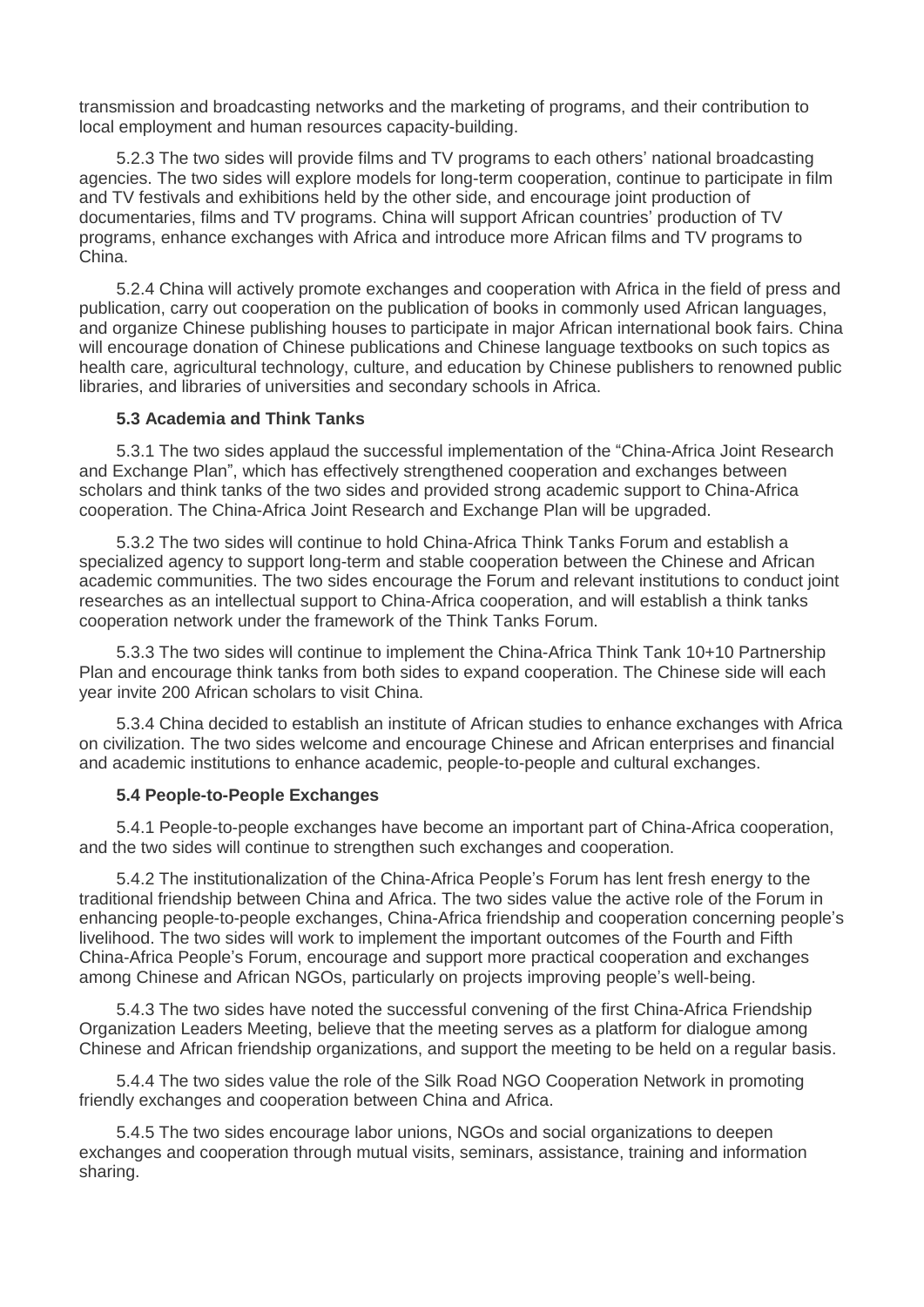5.4.6 The two sides will continue exchanges over better services for special needs people, and step up cooperation in related areas, including rehabilitation, education, employment, social security, community work, poverty relief, handicap facilities, sports and culture, among others.

# **5.5 Youth and Women**

5.5.1 China supports Africa's development of human resources, will continue to implement youth exchange programs and will invite 2,000 young Africans to visit China for exchanges to promote mutual visits of young people.

5.5.2 To promote employment and capacity-building, China will continue to carry out poverty alleviation experience sharing and small-and-micro livelihoods projects for young people in African countries, so that more young Africans will be a part of China-Africa cooperation. Ten Luban Workshops will be set up in Africa to provide vocational training for young Africans. China will support opening of a China-Africa innovation cooperation center to promote youth innovation and entrepreneurship.

5.5.3 China will continue to send young volunteers to Africa in areas of concerns to African countries.

5.5.4 The two sides will strengthen exchanges and cooperation in gender equality and women empowerment, encourage and support high-level women's dialogue, seminars, skills training and exchanges among women entrepreneurs in support of women's all-round development. Targeted health care services will be provided to women and children of vulnerable groups in Africa.

# **6. Peace and Security Cooperation**

# **6.1 Military, Police and Anti-Terrorism**

6.1.1 The African side appreciates China's efforts in implementing the China-Africa peace and security plan, and its support for the operationalization of the African Peace and Security Architecture. China will increase defense and security assistance to Africa, and the two sides will enhance cooperation and strategies and experience sharing in social governance, public security, peacekeeping, cyber security, anti-piracy and counter-terrorism. Fifty security assistance programs will be launched to advance China-Africa cooperation under the Belt and Road Initiative, and in areas of law and order, UN peacekeeping missions, fighting piracy and combating terrorism.

6.1.2 China will continue to take an active part in UN peacekeeping operations in Africa, consider sending more peacekeepers to Africa at the request of the UN, support Africa's capacitybuilding for independent peacekeeping missions, provide peacekeeping and police training, support peacekeeping missions with force multipliers and enablers, actively implement the 100 million dollars military assistance in support of the African Standby Force and African Capacity for Immediate Response to Crisis, and work with Africa to raise the voice and influence of developing countries in the field of UN peacekeeping. Africa appreciates China's deployment of the first helicopter squad to UN peacekeeping operations in Africa, and its appropriation of China-UN Peace and Development Fund to UN peacekeeping missions in Africa.

6.1.3 China will continue to support the leading role of the African Union and Africa's subregional organizations in peacemaking, peacebuilding and post conflict reconstruction initiatives, support Lake Chad Basin and other regions in achieving lasting peace and common prosperity, and will continue to support African solutions to African problems and challenges. China decided to set up a China-Africa peace and security fund to boost China-Africa cooperation on peace, security, peacekeeping, and law and order. China will continue to provide military aid to the AU, and will support countries in the Sahel region and those bordering the Gulf of Aden and the Gulf of Guinea in upholding security and combating terrorism in their regions.

6.1.4 China will establish a China-Africa peace and security forum as a platform for conducting more exchanges in this area..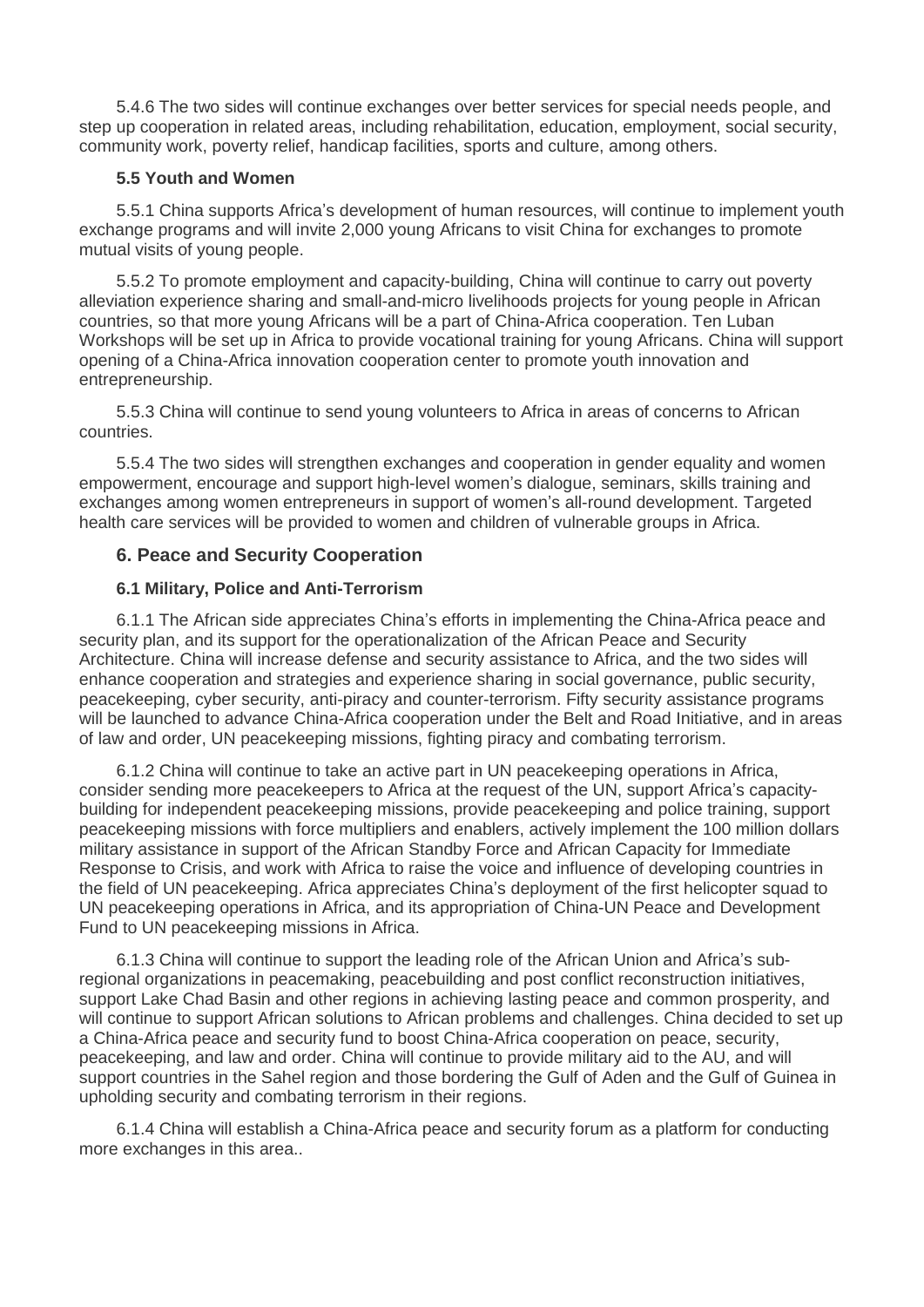6.1.5 The two sides will sustain the momentum of mutual visits by defense and military leaders, and step up cooperation in joint exercises and training, counter-terrorism, search, rescue and disaster relief.

6.1.6 The two sides will strengthen exchanges of intelligence and experience on security issues, and support each other in the prevention and combating of terrorism with equal emphasis on its symptoms and root causes.

6.1.7 The two sides will expand defense and military personnel training. China will continue to step up training for African service personnel. The two sides will continue to deepen academic exchanges and cooperation among military academies and research institutes, and will enhance cooperation on military medical science to improve Africa's capacity in this regard.

6.1.8 The African side applauds China's escort missions in the Gulf of Aden and off the Somali coast in accordance with Security Council resolutions, and encourages that China will do more to support Africa's anti-piracy efforts in the Gulf of Guinea, and step up cooperation to safeguard the security of sea lanes, regional peace and stability.

6.1.9 China and Africa attach great importance to the protection of the safety of nationals and institutions from each respective country and will enhance cooperation with China in this regard.

#### **6.2 Anti-corruption, Consular Affairs, Immigration, Judiciary and Law Enforcement**

6.2.1 The two sides will step up anti-corruption cooperation, make best use of the UN Convention against Corruption and other existing international legal instruments for cooperation on a case-by-case basis on fugitive's repatriation and asset recovery, and will be more flexible in such cooperation within the extent of domestic laws.

6.2.2 The two sides will continue to exchange high-level visits between competent anticorruption authorities, promote exchanges and cooperation in judicial, law enforcement and legislative areas, improve cooperation mechanisms for extradition, legal assistance and asset recovery, and accelerate the signing of extradition treaties, treaties on mutual legal assistance in criminal matters and other relevant agreements.

6.2.3 The two sides will strengthen coordination and cooperation under the UN and other multilateral and bilateral mechanisms, work together to advocate a new global order in anticorruption, and call for stronger actions by the international community to forestall and fight corruption.

6.2.4 China will support anti-corruption capacity-building of African countries, and will hold a training session every year from 2019 to 2021 to train all together 100 African anti-corruption officials.

6.2.5 The two sides encourage China-Africa law-enforcement and security cooperation under the framework of FOCAC. A China-Africa Law Enforcement and Security Forum will be established to step up police exchanges and cooperation between the two sides.

6.2.6 In the next three years, China will provide police equipment for African countries and offer short-term law enforcement training courses, Chinese language courses for law enforcement liaison officers, and scholarship programs for law enforcement officers in China.

6.2.7 The two sides will step up "Belt and Road" security cooperation with particular focus on railway, industrial parks and major events. The two sides will step up the sharing of intelligence, technologies and experience, and increase joint exercise and training to improve African law enforcers' ability to safeguard the security of major domestic economic projects, and in the meantime, protect the safety of Chinese nationals, Chinese companies and major projects.

6.2.8 China will establish dialogue and cooperation with Afripol, step up intelligence sharing and coordination of actions in fighting terrorism and cross-border crimes, and work together to carry out training sessions.